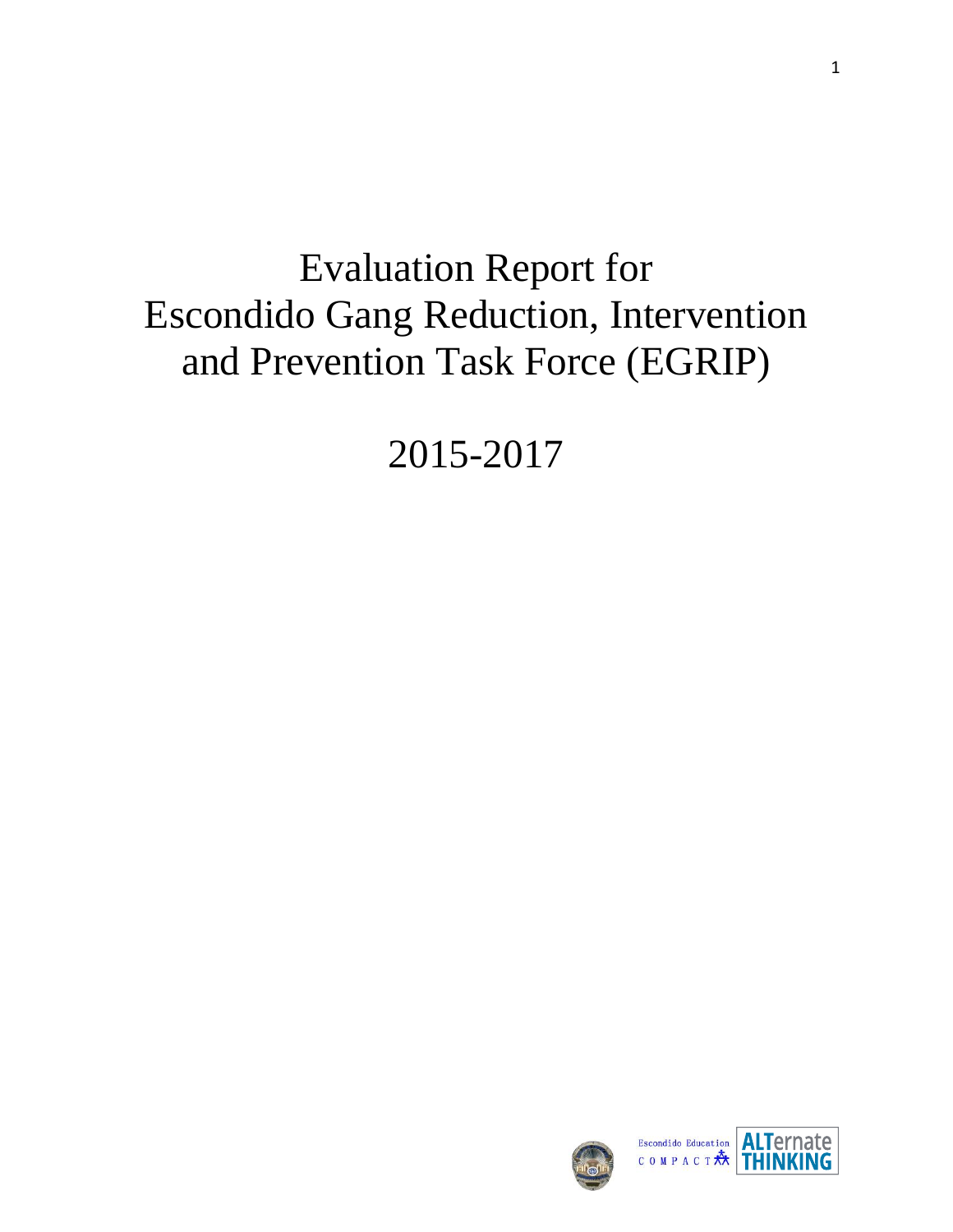## **Table of Contents**

| <b>Executive Summary</b>                            | 3  |
|-----------------------------------------------------|----|
| Methodology/Research Design Overview                | 3  |
| <b>Key Findings</b>                                 | 4  |
| Recommendations                                     | 4  |
| <b>Strategy/Services Results</b>                    | 5  |
| Guiding Good Choices (GGC)                          | 5  |
| Family Intervention Team (FIT)                      | 7  |
| <b>Girls Rock</b>                                   | 17 |
| Juvenile Diversion Cannabis Abuse<br>Workshop (CAP) | 23 |
| <b>Community Meetings</b>                           | 24 |
| <b>Workforce Development</b>                        | 24 |
| School-to-Career Services                           | 25 |
| <b>Tattoo Removal</b>                               | 25 |
| <b>Suppression Operations</b>                       | 26 |



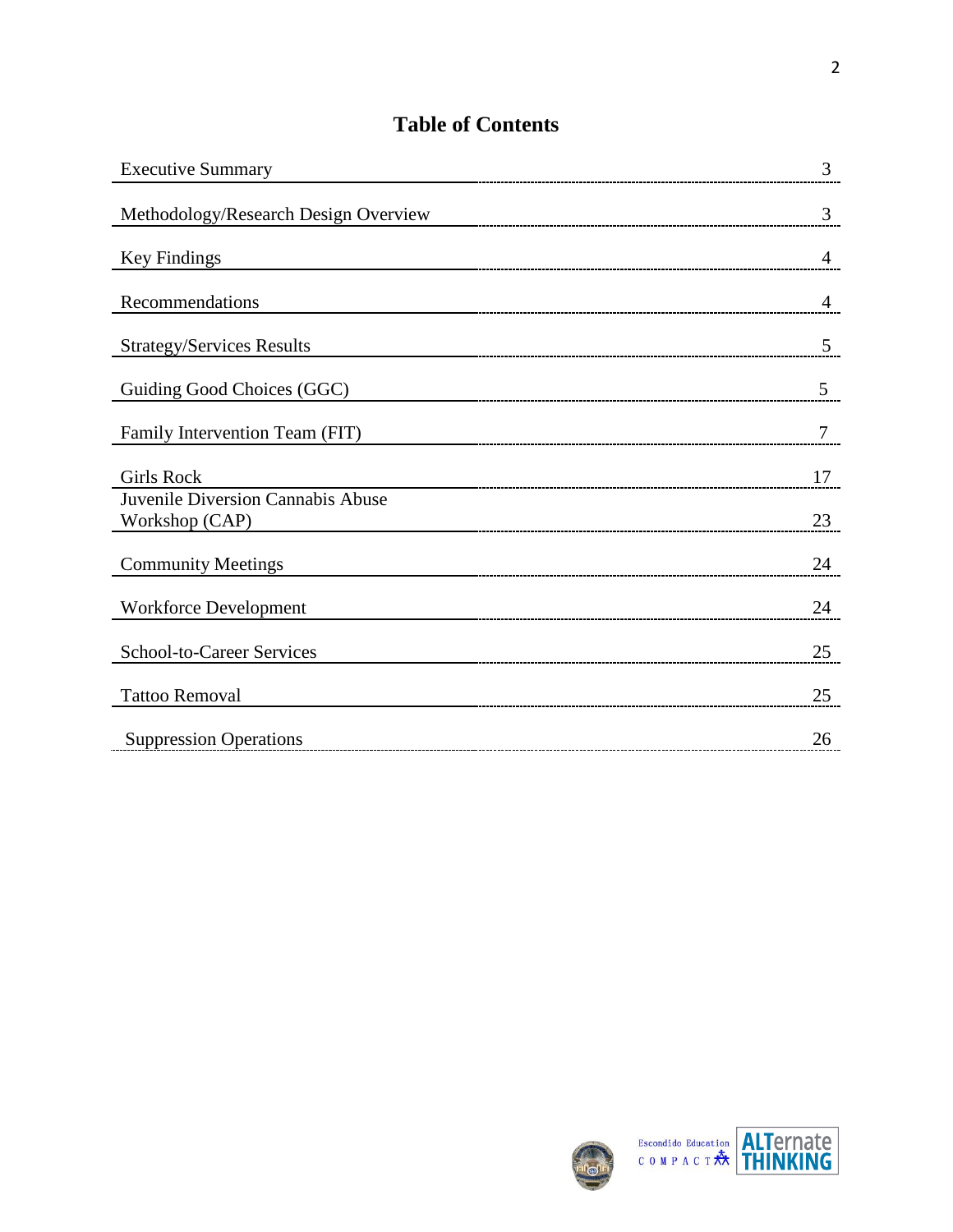## **Escondido Gang Reduction Intervention and Prevention (EGRIP) Program Evaluation**

#### **Executive Summary**

The EGRIP Initiative is a collaborative and comprehensive strategy that addresses the risk and protective factors of at-risk minority youths with the overall goal of decreasing gang membership and activity in the community. The EGRIP Task Force meets once per month and is comprised of various government, community, and faith-based organizations, including the Escondido Police Department (EPD), Escondido Education COMPACT, Escondido Union High School District (EUHSD), Juvenile Court Community Schools, Escondido Union School District (EUSD), San Diego Health and Human Services, San Diego County Probation, City of Escondido Neighborhood Services, City of Escondido Recreation, and various local faith-based organizations. During the 2015-2017 grant cycle, the following programs and/or strategies were implemented: 1) Guiding Good Choices, an evidence-based program; 2) Community Meetings/Events; 3) Juvenile Diversion Cannabis Abuse Prevention (CAP), an evidence-based strategy; 4) Family Intervention Team (FIT) Expansion, an evidence-based strategy, gender specific; 6) Girls Rock, an evidencebased gender specific program; 7) School-to-Career Services, an evidence-based strategy; 8) Workforce Development; an evidence based strategy 9) Regional and local gang suppression operations; and 10) Tattoo Removal. The purpose of this report is to describe the research design methods utilized to evaluate each component of the collaborative, as well as describe final outcomes of each program, including program successes and lessons learned over the three-year period.

## *Methodology*





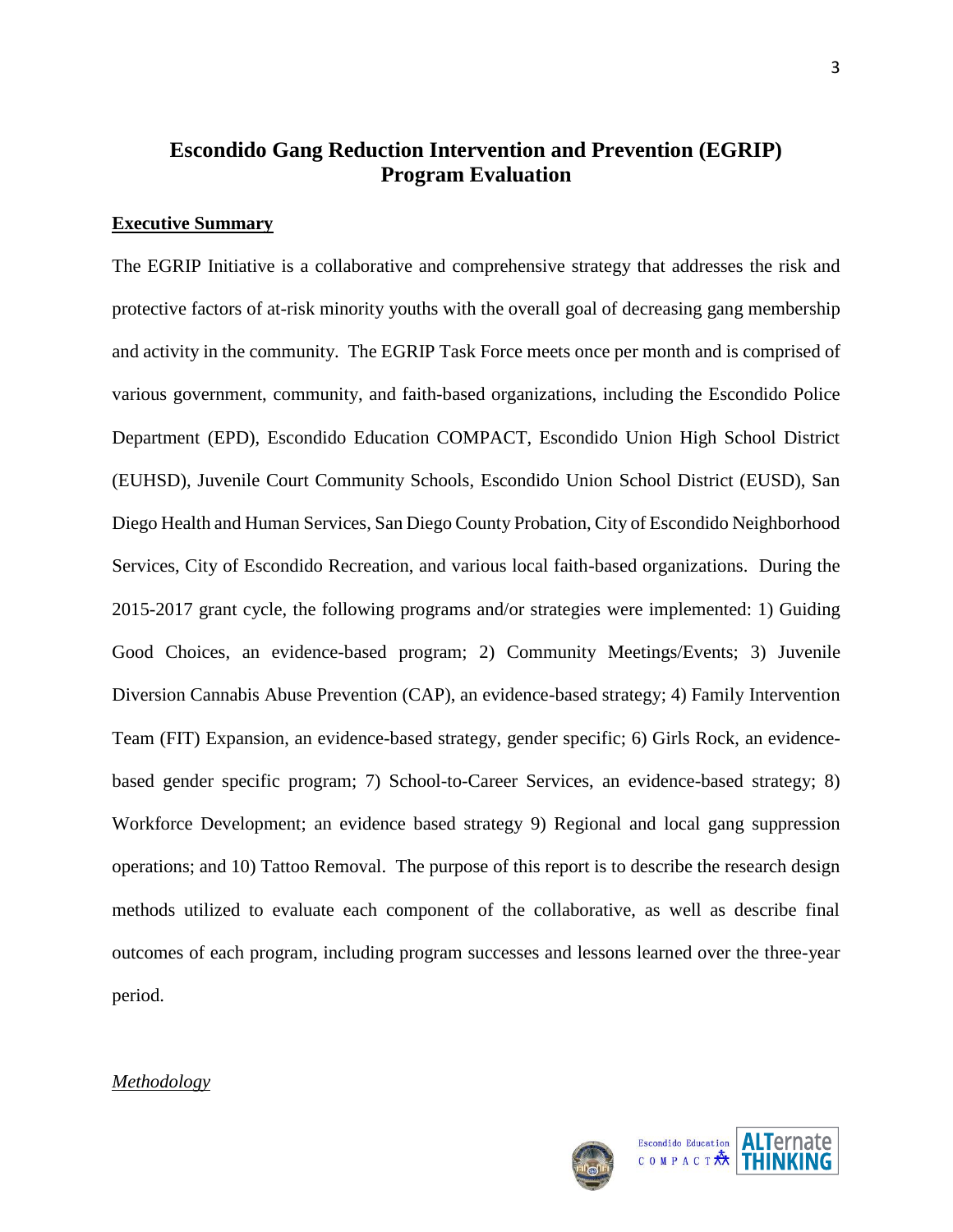One-group pre-test/post-test was used for FIT, Girls Rock, and Guiding Good Choices. All other strategies implemented cross-section design, where existing groups are used and there is no random selection or assignments of groups or individuals. Primary data sources utilized for the methodologies included student and parent pre-and post-surveys, focus groups, evaluator observations, self-report student questionnaires, school achievement data, school incident, truancy and attendance data and program attendance data. Additional measures that were collected, when appropriate, included drug testing results. Qualitative data also was gathered from attending monthly EGRIP Task Force collaborative meetings and one-on-one key informant data from participating EGRIP Task Force members.

## *Key Findings*

- Guiding Good Choices had a positive impact on parents' beliefs and perceptions towards family communication and bonding.
- Implementing One Circle Foundation's "The Council for Boys" and "The Girls Circle" curriculum, improved the structure and accountability of the FIT and Girls Rock strategies.
- The skill sets and capability required for effective curriculum facilitators versus trained mentors are distinct and thus must be recruited for, hired and evaluated through a different process.
- EGRIP conducted a case study on a former youth and recognized the need to enhance the prevention strategy to include elementary students.

## *Recommendations*



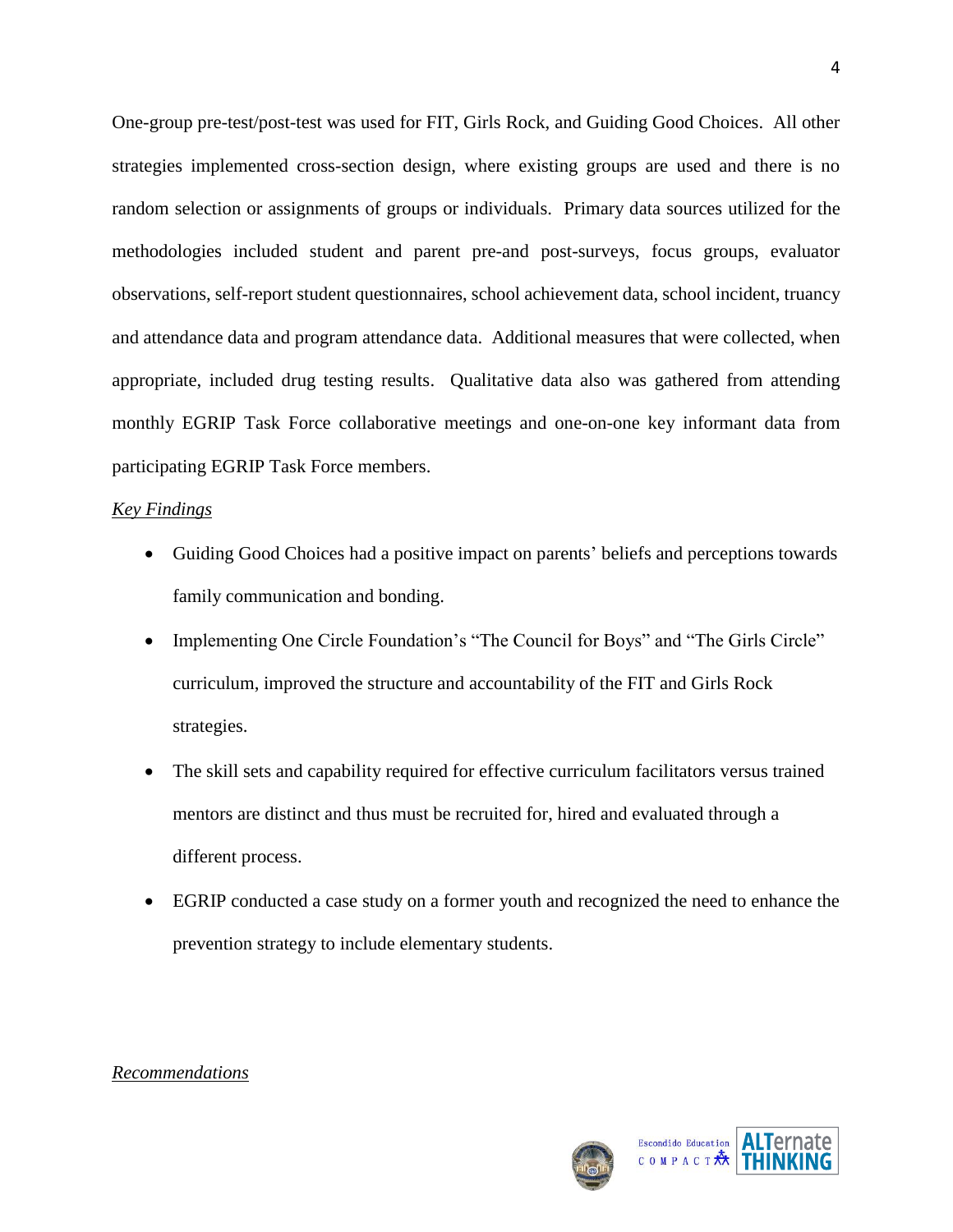- Implement a comprehensive mentoring program that works together with FIT and Girls Rock strategies.
- Reduce the program length from 24 weeks to 10 weeks for FIT and Girls Rock and matching the most at risk youth with a mentor once they have completed the 10 week small group.
- Expand FIT strategy to elementary students grade level and five.
- Expand Girls Rock strategy to high school grade nine.
- Identify opportunities to increase the enrollment of FIT and Girls Rock parents into Guiding Good Choices.
- Identify a process to gather and track academic data for a longitudinal study.
- Enhance CAP, by requiring the facilitator to be trained in Cognitive Behavioral Therapy (CBT) and include one on one therapy with the small group sessions.
- Establish a Marijuana Anonymous Group for youth in Escondido for continual support after completing CAP or drug treatment
- Eliminate the age requirement for the tattoo removal program.

## *Strategies/ Services Results*

## *Guiding Good Choices (GGC)*

EGRIP implemented Guiding Good Choices (GGC), which is a voluntary, five-week parent workshop conducted in both English and Spanish to parents of juvenile offenders and children living in defined Safety Zones in the City of Escondido. GGC is an evidence-based program and is facilitated by trained facilitators through Escondido Education COMPACT. Pre-and-post survey data gather parent incoming and outgoing perceptions, beliefs and/or attitudes on the follow



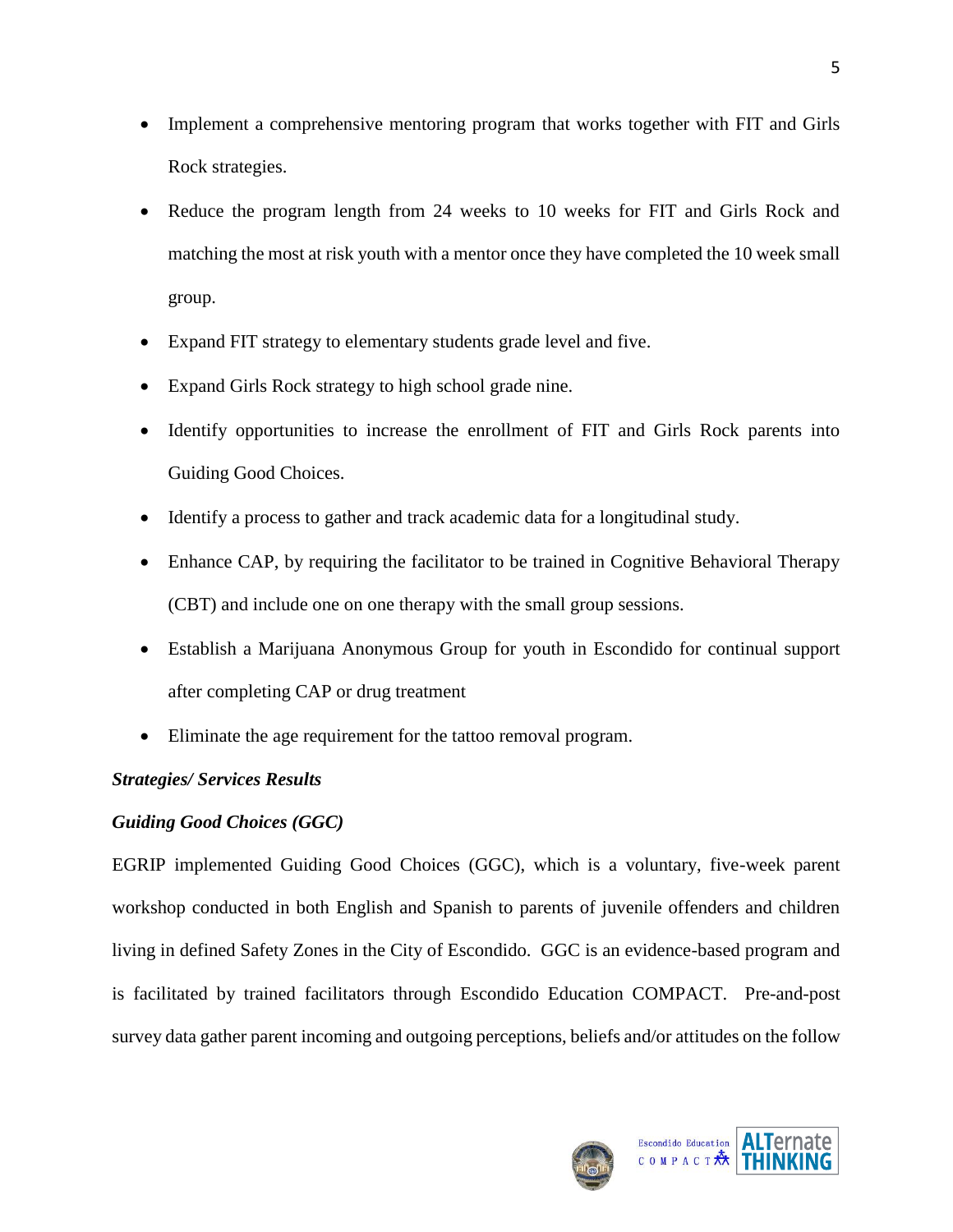areas: 1) Family communication and bonding; 2) Drug and alcohol use by youth; 3) Positive family behaviors.

#### *Demographics*

98% identified as Hispanic/Latino; 1% as Caucasian; and 1% as African American. Survey participants indicated they had an average of 3 total children. 63% did not graduate from high school; 23% graduated from high school; 11% have some college or undergraduate degree; 3% did not respond.

#### *Final Outcome Data and Effectiveness of the Strategy*

During the grant cycle, GGC met its output goal of having 90 parents complete a five-week workshop. The survey data showed that at the start of the workshop only 67% were using a family meeting model and *by the end of the workshop the percent of parents using a family meeting model rose to 89%*. Therefore, the outcome goals were achieved for the Guiding Good Choices strategy. Survey results were only based on parents who submitted a pre-and-post survey.

The post-survey showed an 81% increase in using a family meeting model at least once per month versus once per year. There was also a 23% increase in the percentage of parents who no longer believe that having a family meeting to establish family rules is a waste of time. Parent perceptions and beliefs about the effects and use of drugs also moved in a positive direction, as 89% of parents strongly believe they can do "certain things to prevent their children from trying drugs". This was a 13% increase from the pre-survey results. One unique data point that moved in a positive direction was sharing family finances. The pre-survey indicated that 32% believed family finances are for adults only and should not be discussed with children. The post surveyed indicated a 45% decrease in this question. Only 18% of parents in the post surveyed now believed that family finances should be a private matter for the adults only.



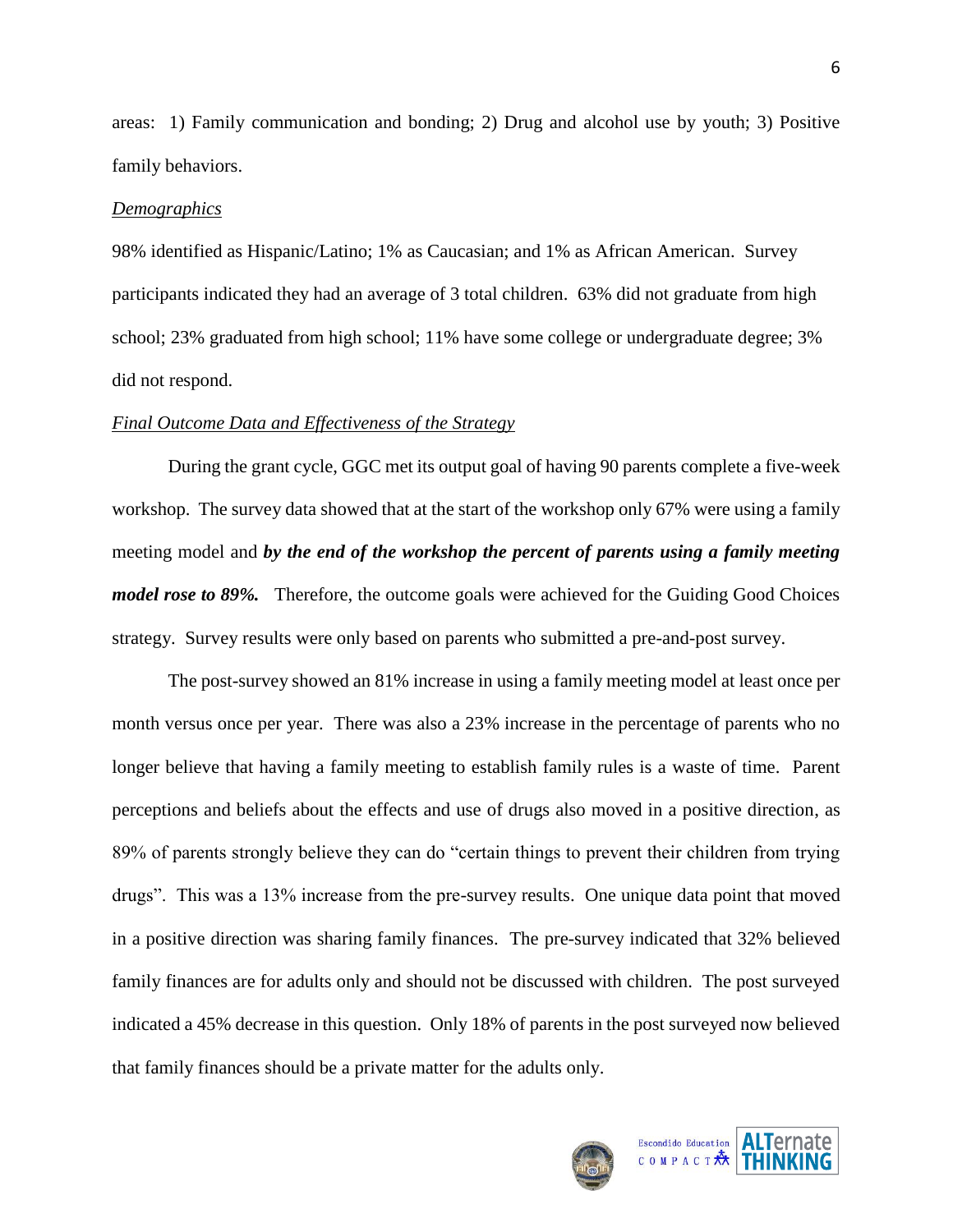Overall, survey results indicate that the five-week GGC workshop had an immediate positive impact on parents' perceptions and beliefs as it relates to family communication, bonding, and general ideas on youth drug use. Therefore, it appears that the workshop curriculum and the facilitator were relevant and effective in creating some impact.

## *Limitations*

It is uncertain if long-term impact was achieved, as a longitudinal study was not conducted. Additionally, the following are other challenges with this strategy:

- It is a voluntary, self-selecting program. Parents cannot be required to attend; therefore, parents who choose to attend may enter the workshop with a more positive attitude and be actively seeking change opportunity in their parenting style. Thus, the evaluation cannot eliminate alternative explanations or spurious relationships.
- As a one-group pre/post-test, there is no control group for comparison and the pretest can affect the results of the posttest.
- The population is fairly transient and with budgetary restraints, conducting a longitudinal analysis is difficult.

## *Family Intervention Team (FIT)*

FIT, an evidence-based, gender specific strategy, was adopted by EGRIP to target middle and high school males, who have been referred by school counselors or social workers, as at-risk for gang affiliation and/or involvement in the juvenile justice system. As a 24-week intervention, participants must obtain a signed parent consent form prior to joining the voluntary program and a home visit must be conducted first. Students meet once per week, on school campuses, with cofacilitators to discuss behavioral topics that address risk factors, such as alcohol and drug use, hyper-masculinity, aggressiveness and acceptance of violence. Facilitators also provide weekly



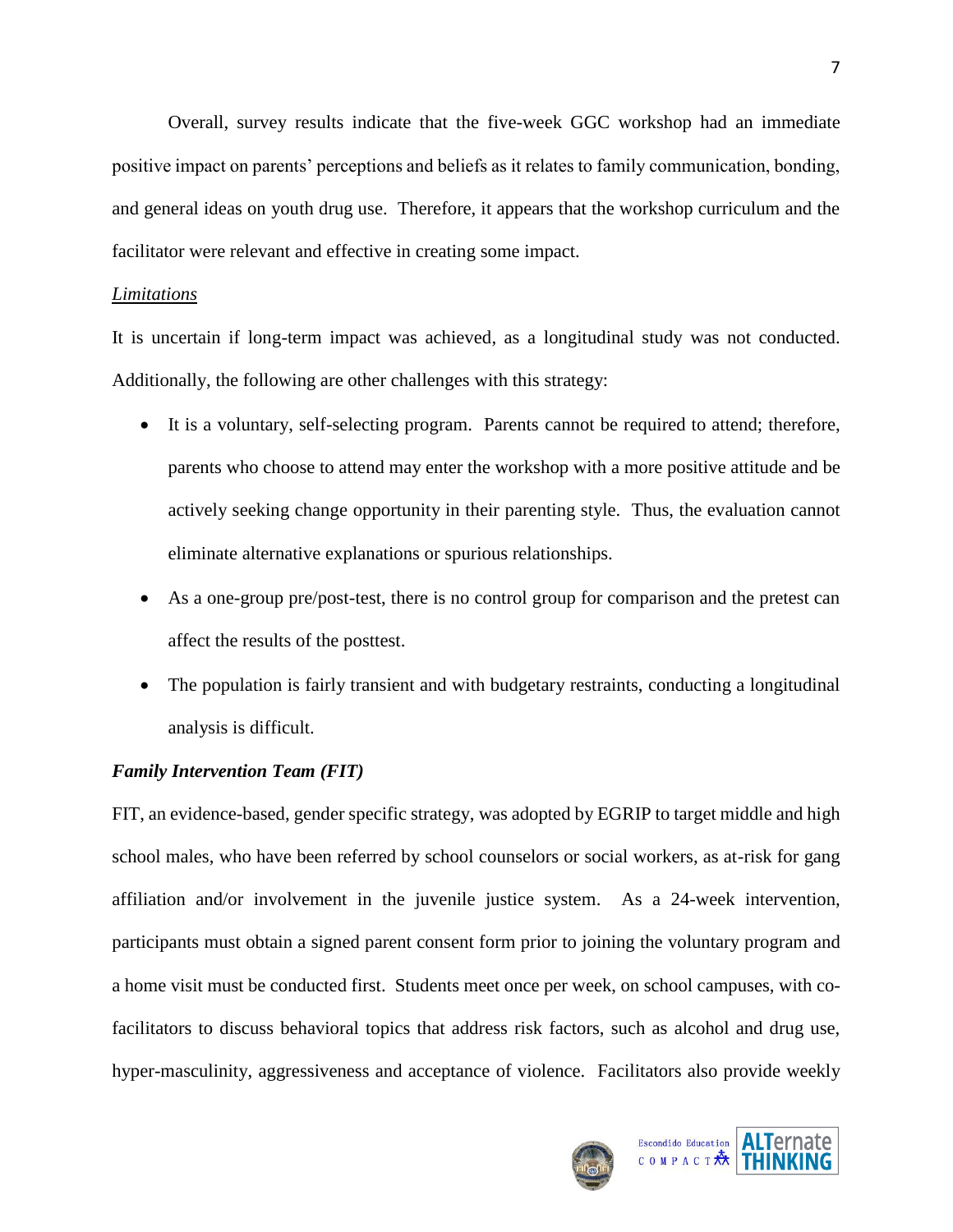case management and home visits, when necessary. A final component is providing field trip opportunities for the students in order to create positive peer relationships, expose students to prosocial activities and promote connectedness to the community. A unique aspect of the FIT strategy is that co-facilitation is led by a retired law enforcement officer and a former gang member.

*One important learning and change that came after the first year of the grant cycle was to implement a new evidence-based curriculum for two of the grant proposed strategies: FIT and Girls Rock.* Based on the 2015-2016 school year survey results, EGRIP made the decision to research, vet, and select a new evidence-based curriculum for the remainder of the grant cycle. For the 2016-2017 and 2017-2018 school year, FIT and Girls Rock have utilized the One Circle Foundation's curricula for weekly group meetings.

One Circle Foundation develops and provides evidence-based curricula for girls and boys. The programs "employ principles of a strengths-based approach, motivational interviewing strategies and have a strong focus on positive youth development." For the remainder of the grant cycle, FIT utilized The Council for Boys curriculum. Additionally, One Circle also provided facilitator training, which was a growth area identified by the EGRIP collaborative. Supervisor and evaluator observations and feedback indicated that an additional opportunity to improve the curriculum was enhancing the overall delivery of the material. The facilitators were challenged with remaining on topic, lecturing students versus promoting open conversation, and implementing active or reflective listening.

## *Demographics*

Ethnicity Data



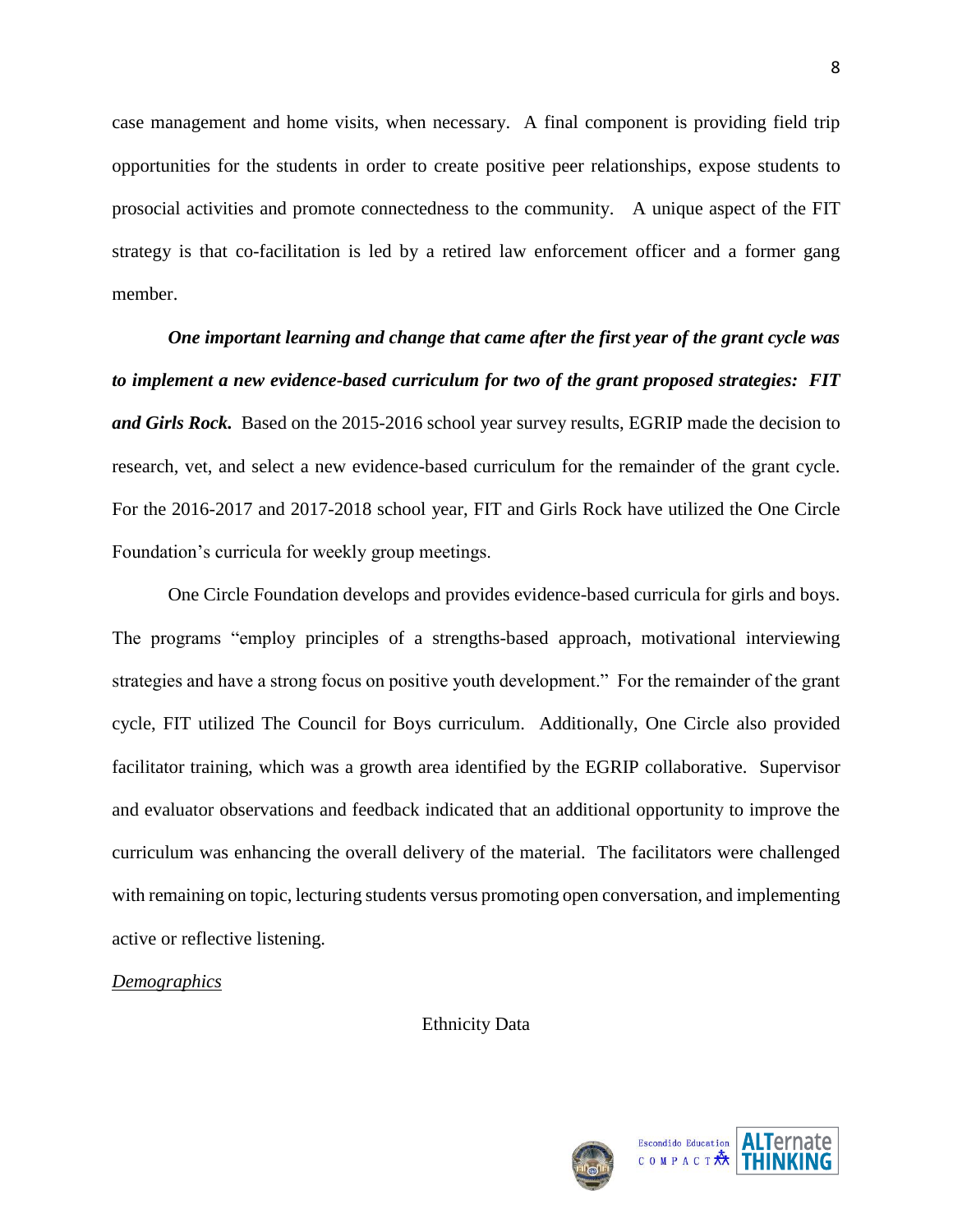

Guardian



Grade Level





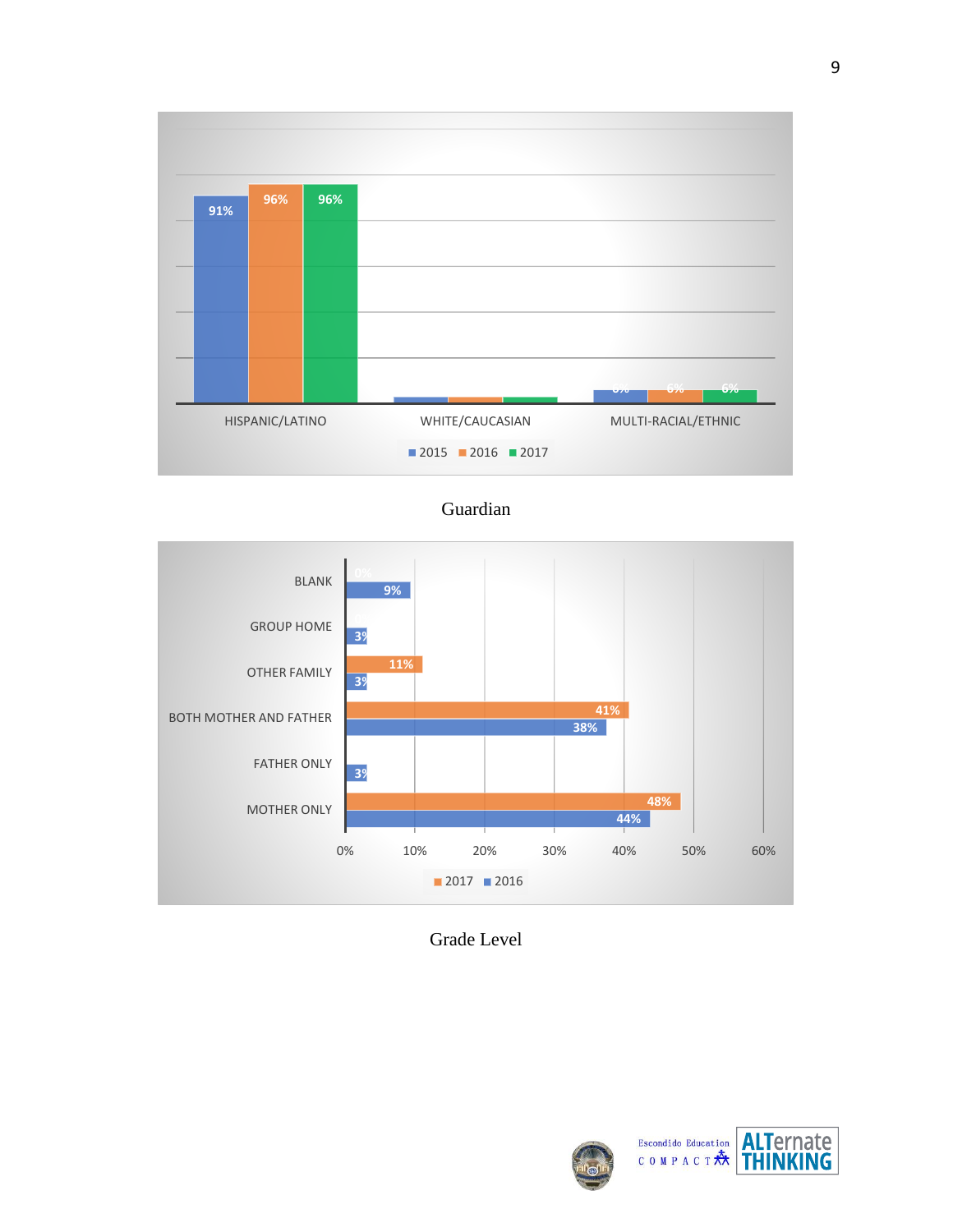

#### *Final Outcome Data and Effectiveness of the Strategy*

The strategy achieved its outcome goal with 80% of 150 middle and high school students completing the FIT program and reporting that they did not join a gang. However, the measurement tools to evaluate the effectiveness of the strategy, found the quantitative data to be inconsistent and inconclusive. While the qualitative data clearly indicated that the strategy had a positive effect on the student population.

## *Survey Data*

During the 2015-2016 school year, FIT selected a curriculum that was implemented with a similar population in southeast San Diego County. The following results are based on a pre-and-post survey that was developed by the independent evaluator, as the curricula did not have a defined evaluation tool. Survey results are only based on students who completed a pre-and-post survey.

The survey gathered student incoming and outgoing data on perceptions, beliefs and/or attitudes in the follow areas: 1) Individual Risk Factors; 2) Family Risk Factors; 3) School Risk



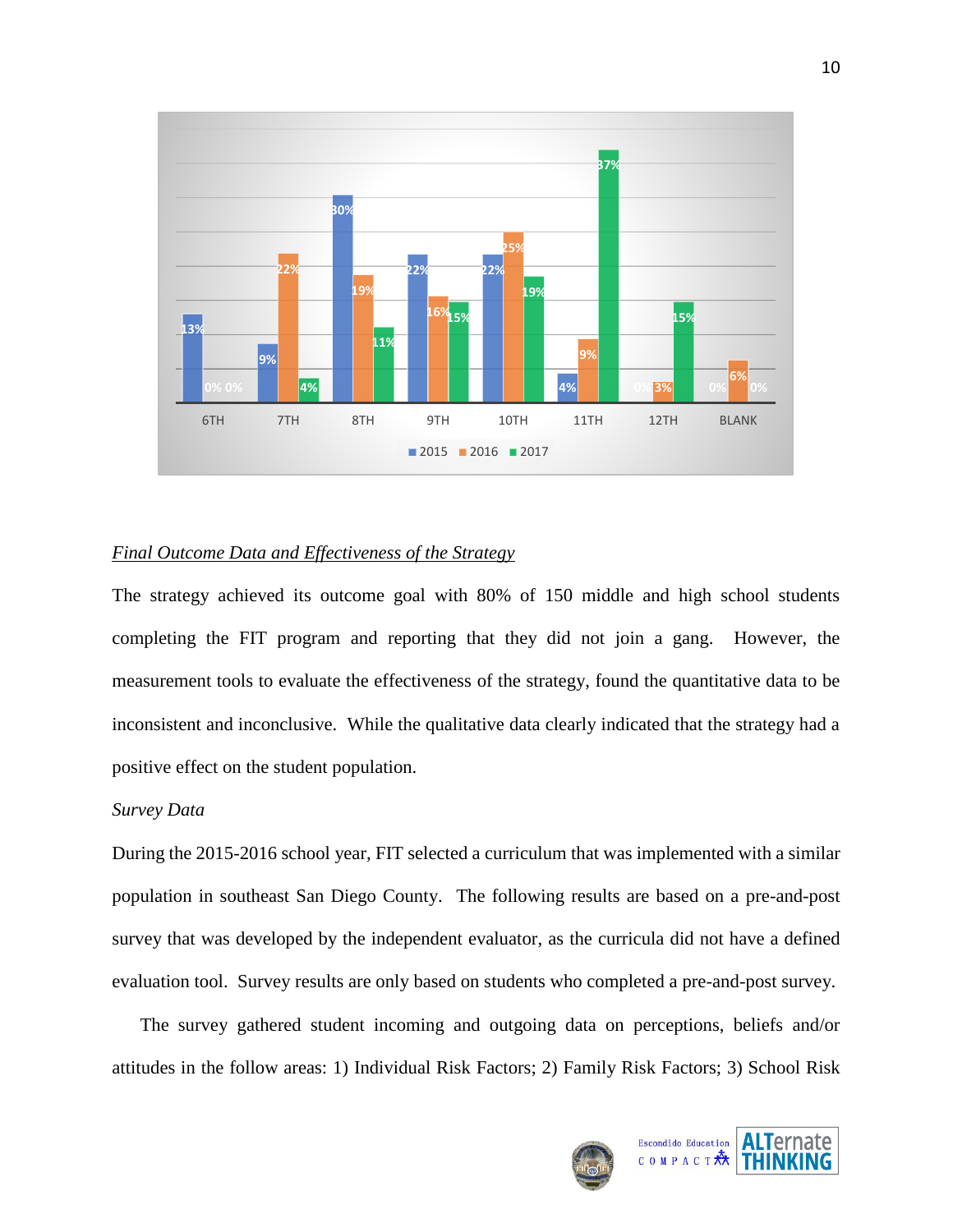Factors; 4) Peer Risk Factors. The youth development areas that the survey focused on included: 1) Self-Esteem; 2) Self-Confidence; 3) Locus of Control; 4) Effective Problem Solving; 5) Healthy Risk-taking; 6) Respect for Boundaries; 7) Conflict Resolution; 8) Communication skills. Additionally, an observation tool was created to be utilized, weekly, by the facilitators to: 1) Assist with general assessment of the students in a group setting; 2) Assist with case management. Finally, focus groups were conducted with each student group during the school year and monthly facilitator observations were administered by the independent evaluator.

Through the year-end analysis of pre-and-post survey results and the weekly facilitator observation form, the curriculum did not appear to have an impact on the youth development areas for individual, family, school and/or peers. Specifically, there were little to no changes in responses from pre-to-post survey. Additionally, internal issues with data gathering and documentation was a challenge, as only 23 of the students received a pre-and-post survey. However, qualitative data from the focus groups showed that FIT facilitators were having a positive effect on students, who were responding favorably to them. Several students indicated that "they helped them" with difficult issues, they were "easy to talk to," and they could "relate to them because they had similar backgrounds." One student stated "I think about doing something before I do it." Field trip opportunities were also extremely successful, showing an increase in positive, social behavior with each other and the facilitators.

# *Thirty-day tobacco, drug and alcohol use show there was either no change or an increase in marijuana use.*

- 1. 74% students did not use tobacco in the pre-and-post
- 2. 74% did not use marijuana in the pre-and 61% in the post compared
- 3. 83% had not used prescription drugs in the pre-and-post



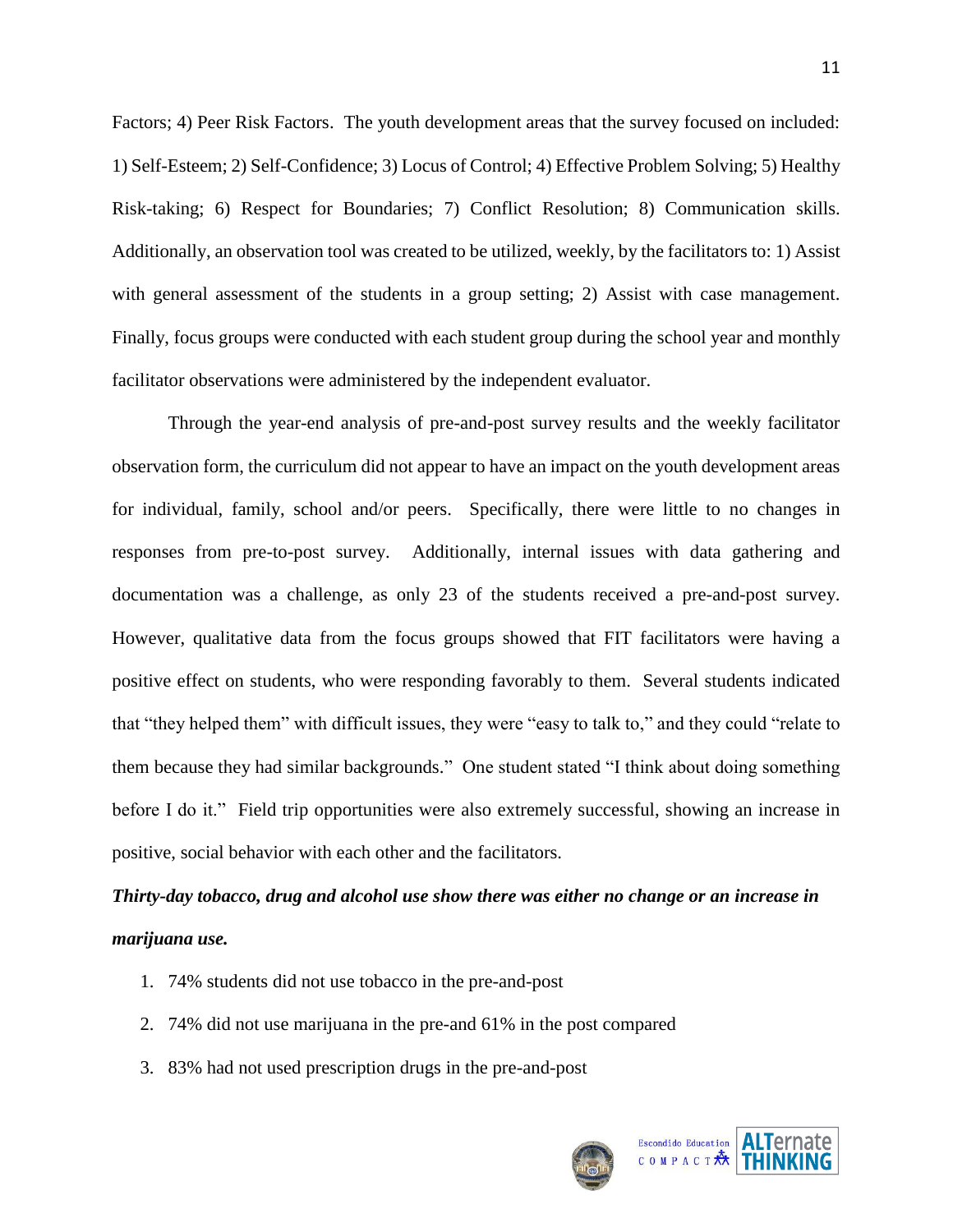- 4. 83% had not used meth/heroin or cocaine in the pre-and-post
- 5. 65% had not used alcohol in pre-and-post

*For the 2016-2017 school year, new curriculum was implemented and facilitators were provided professional development and training on the curriculum and for facilitation.* Pre-and-post survey evaluations were included with The Council for Boys curriculum (One Circle Foundation). The survey gathered student incoming and outgoing perceptions, beliefs and/or attitudes on the follow areas: 1) Individual Risk Factors; 2) Family Risk Factors; 3) School Risk Factors; 4) Peer Risk Factors. The youth development areas that the survey focused on included: 1) Self-Esteem; 2) Self-Confidence; 3) Locus of Control; 4) Effective Problem Solving; 5) Healthy Risk-taking; 6) Respect for Boundaries; 7) Conflict Resolution; 8) Communication skills.

The post survey results for 30-day tobacco, alcohol and drug use indicated that 100% of the students have not used tobacco, 76% have not used alcohol, and 73% have not used drugs or got high in the last 30 days.



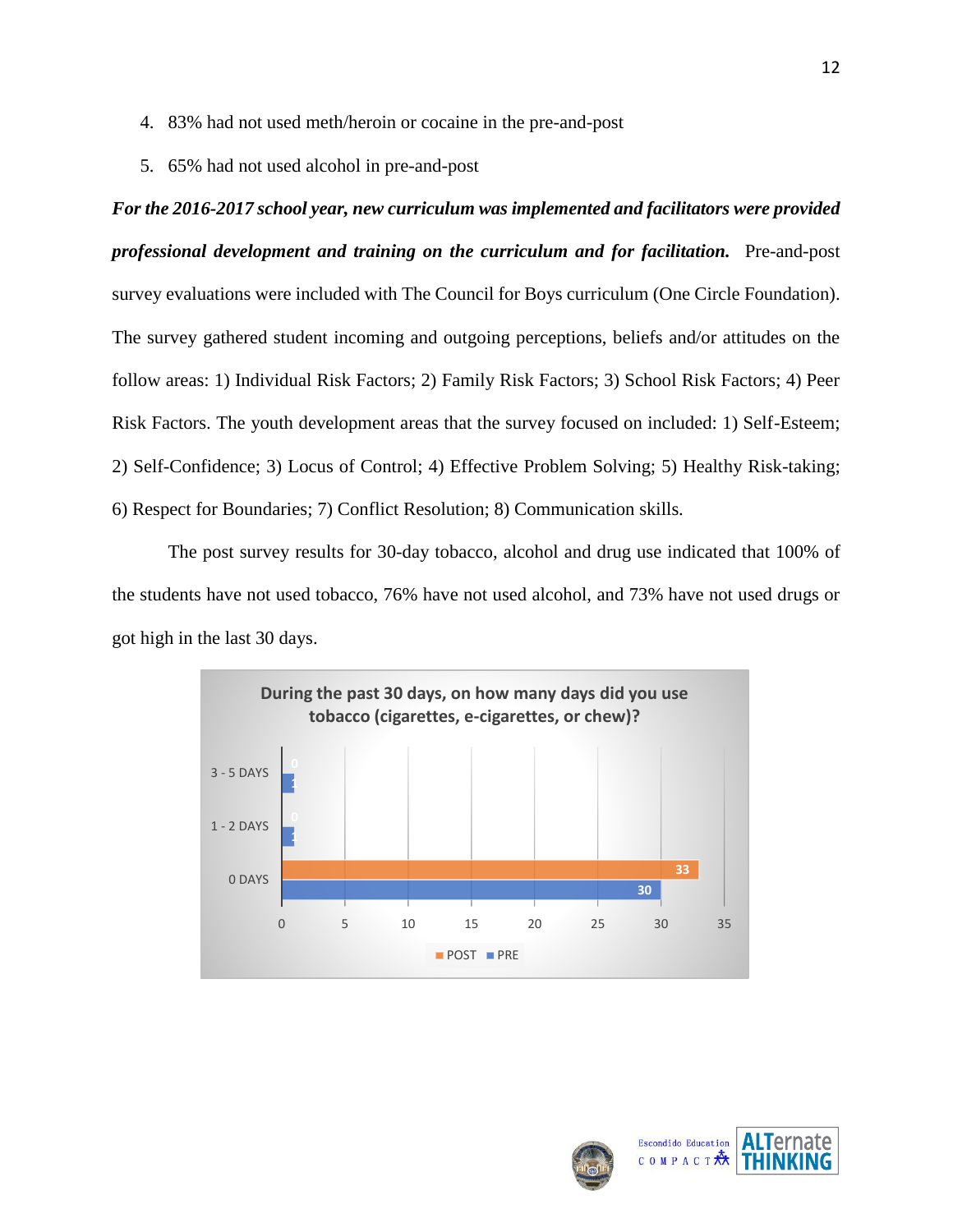



The following are survey results that show a positive direction in developmental areas:

- 1. 29% increase in the number of students who tell parents or other adults what is going on in their lives.
- 2. 8% increase in the number of students who follow the rules at school
- 3. 67% increase in the number of students who stated they "often" stay out of trouble at school
- 4. 22% increase in the number of students who would "always" help someone regardless of their race



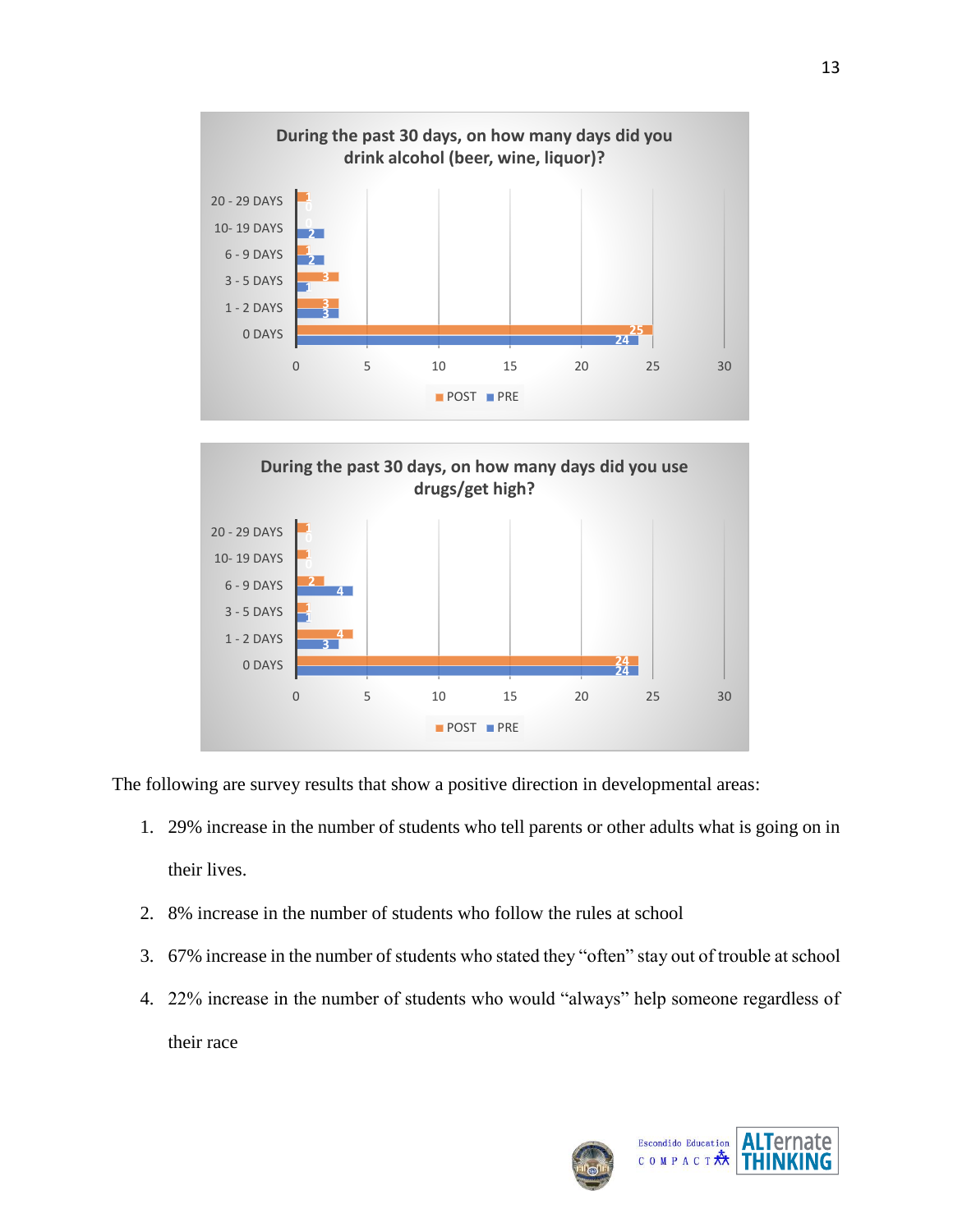- 5. 19% increase in students who "disagreed" that guys should get their way in a good dating relationship
- 6. 44% increase in the number of students who would be friends with a guy who is gay
- 7. 85% of students do not think guys need to act like they are sexually active, if they are not
- 8. 73% of students are "always" proud of their racial/cultural group

Two areas that showed a negative direction in developmental areas were: 1) 12% decrease in the number of students who attend all of their classes and 2) 14% decrease in students who are "always" accepting of others regardless of race, culture, or religion

## *Results on Communication*

There were eight survey questions that addressed communicating feelings and emotions with others/peers. Out of the eight, six had a positive developmental or behavioral movement. The two that did not were:

- 1. It's important for a guy to act like nothing is wrong, even when something is bothering him.
- 2. Guys should not let it show when their feelings are hurt.

## *Results on Conflict Resolution*

There were five survey questions that addressed conflict resolution. Three of the five had a positive developmental or behavioral movement. The two that did not were:

- 1. I helped someone stay out of a fight.
- 2. A guy never needs to hit another guy to get respect.

*Results on Cooperation and Respect for Others*





14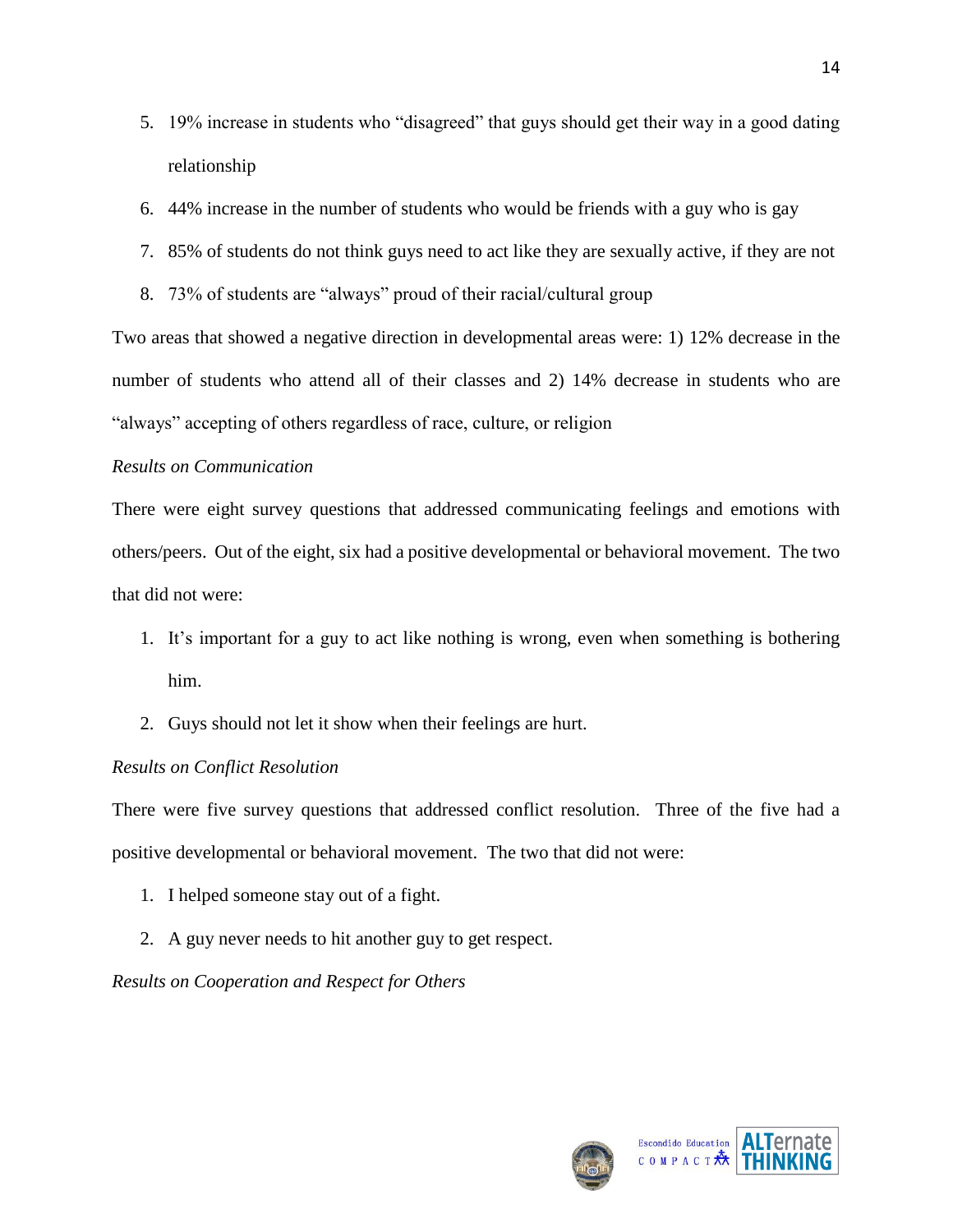There were three survey questions that discussed cooperation and respect for others. There was one positive developmental or behavioral movement, one question showed no change and one question had a negative movement:

1. I think it's important for a guy to go after what he wants, even if it means hurting other people's feelings.

For the 2017-2018 school year, there is only pre-survey data. The following are results for 30 day tobacco, alcohol and drug use:

- 93% of the students have not used tobacco,
- 70% have not used alcohol
- 63% have not used drugs or got high

## *Academic Data*

Overall, academic and school disciplinary data was incomplete for both middle and high school students. One obstacle is the middle and high schools operate under two different school districts. Therefore, there can be a disconnect in managing longitudinal data over a student's tenure. *However, a significant learning that came from the middle school disciplinary data showed that most of the students had their first discipline alert between the ages of 5 and 7.* Of the 19 high school students with academic and disciplinary data: 1) 28% increased their GPA and 2) and only 16% had a disciplinary incident AFTER they completed the FIT program.

## *Qualitative Data*

Over the three-year grant cycle, a minimum of 6 focus groups were conducted with middle and high school students. Also, written testimonials were collected at the end of the grant cycle*. In the 2016-2017 post survey, 75% of the students said they had changed in a positive way because of being a part of the FIT program. In the 2017-2018 written testimonies, all student responses* 



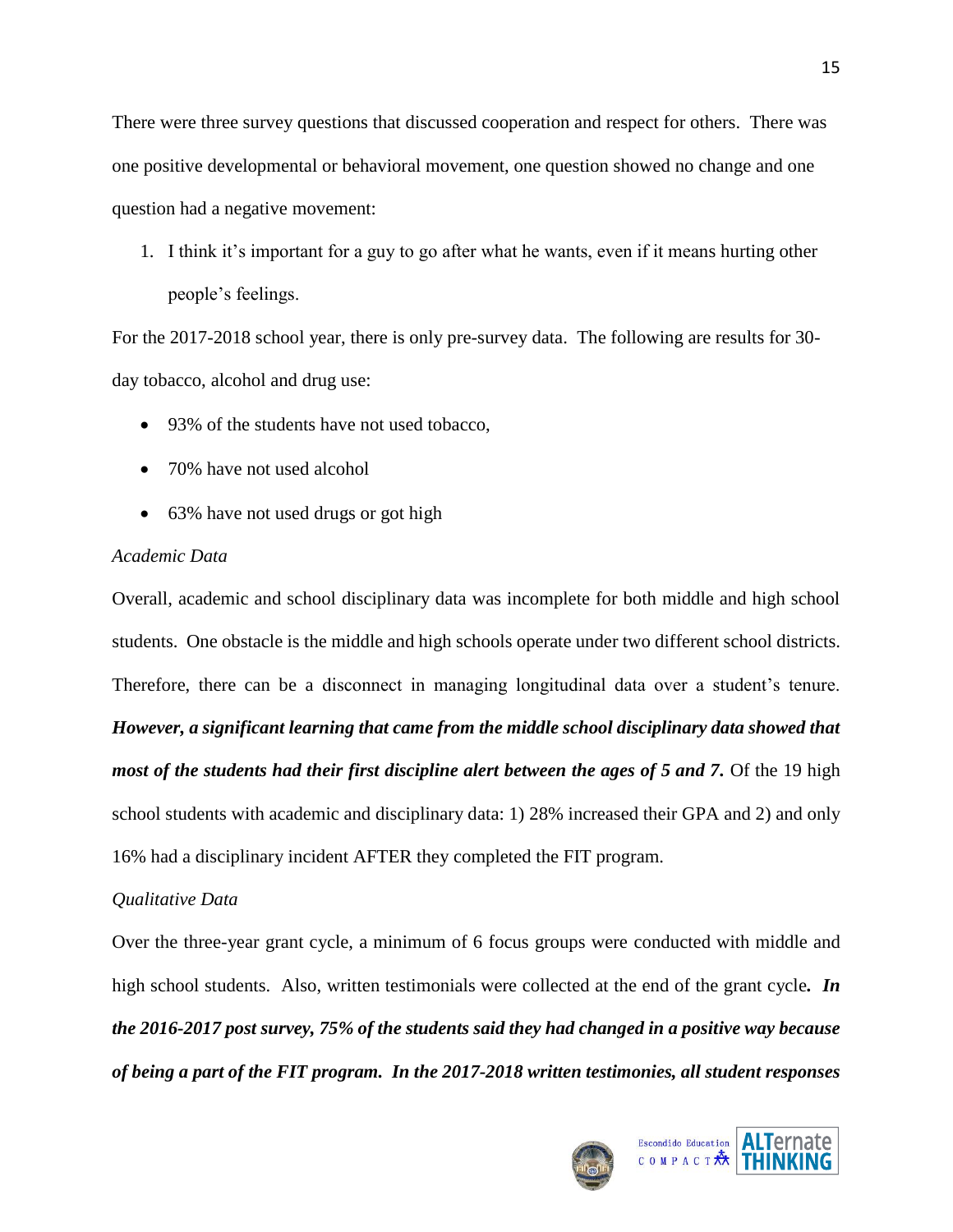*indicated that the facilitators helped them think differently about how to act or behave at home, in school and the community. The qualitative data suggests that the facilitators were strong mentors in the student's lives, which research indicates is a positive indicator for impacting the long-term trajectory of at-risk, disadvantaged youth.* 

Data themes include the following:

| <b>Development Area</b>                | <b>Quotes</b>                                   |
|----------------------------------------|-------------------------------------------------|
| <b>Locus of Control</b>                | "You can change who you are and how you<br>act" |
|                                        | "I changed my behavior at school and home."     |
|                                        | "Not to let my emotions make my actions"        |
|                                        | "Don't let a little moment change my            |
|                                        | behavior to the negative."                      |
|                                        | "I'm capable of more."                          |
| <b>Healthy Risk-Taking</b>             | "I learned that I don't have to fight all the   |
|                                        | time."                                          |
|                                        | "The FIT team helped teach me to think          |
|                                        | before I do and to look at the big picture."    |
|                                        | "It's important to think about the              |
|                                        | consequences twice."                            |
| <b>Self-Esteem and Self-Confidence</b> | "I learned to respect myself and to believe in  |
|                                        | myself when no one else would. I learned the    |
|                                        | importance of respect and commitments."         |
|                                        | "Males can say no to sex."                      |



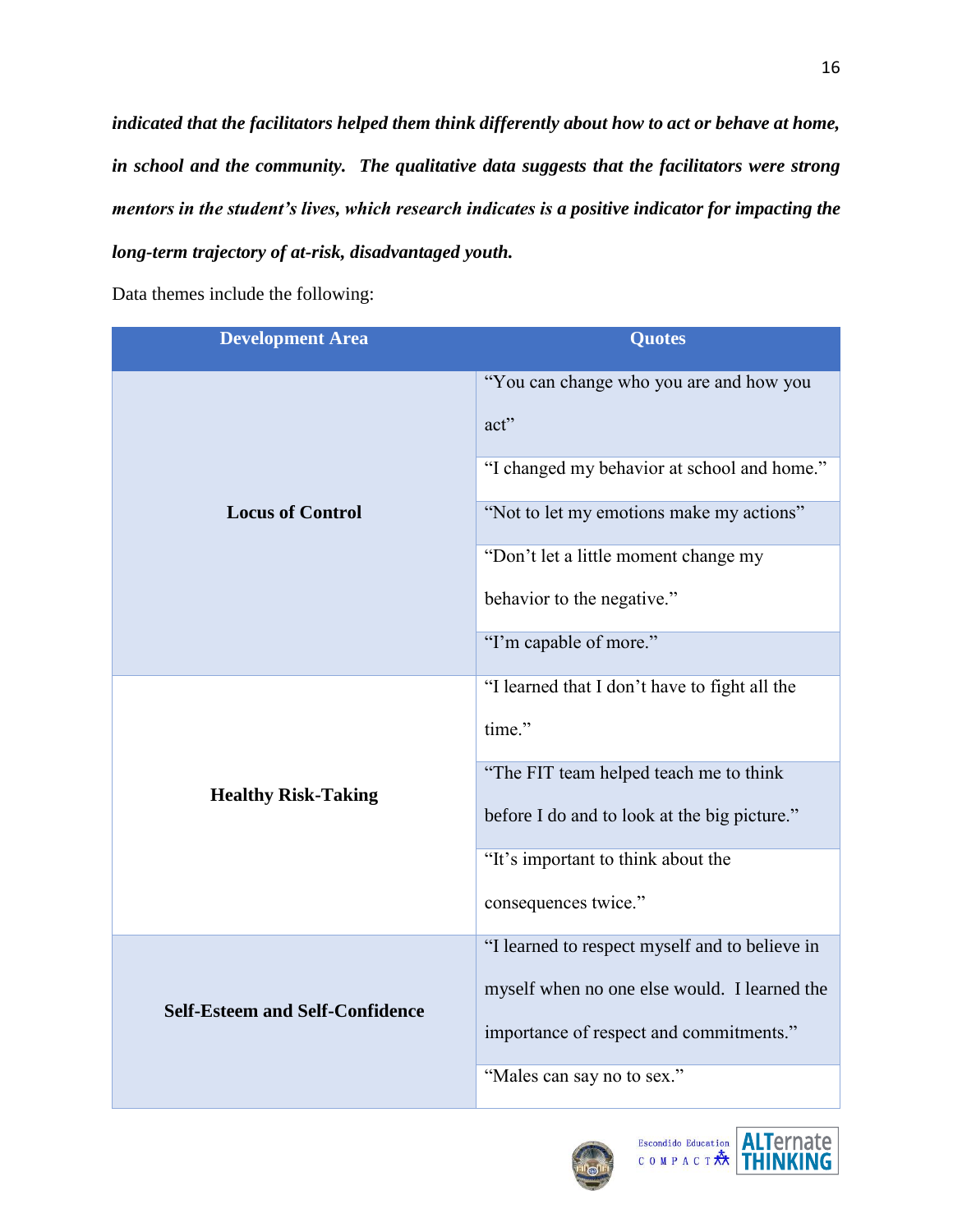## *Limitations*

At this time, long-term impact cannot be evaluated, as a longitudinal study was not conducted. Additionally, the following are other challenges with this strategy:

- As a one-group pre/post-test, there is no control group for comparison and the pretest can affect the results of the posttest.
- Academic and disciplinary data was incomplete, which did not allow for a significant analysis to be conducted.
- It is a voluntary program for the middle and high school students; thus, regular attendance can be difficult. Students who choose to attend regularly may enter the program with a more positive attitude. Overall, the evaluation cannot eliminate alternative explanations or spurious relationships.
- The pre-and-post survey data set was not statistically significant.

## *Girls Rock*

Girls Rock was a new strategy implemented with the CalGRIP grant. It utilized two different evidence-based, gender specific curricula over the grant cycle. The target audience was middle school females, who were referred by school counselors or social workers, as at-risk for gang affiliation and/or involvement in the Juvenile Justice System. Girls Rock is a twenty-four-week intervention, where participants must obtain a signed parent consent form prior to joining the voluntary program and a home visit must be conducted first. Students meet once per week, on school campuses, with facilitator(s) to discuss behavioral topics and increase individual, family and peer protective factors. The current curriculum utilized is "designed to increase positive



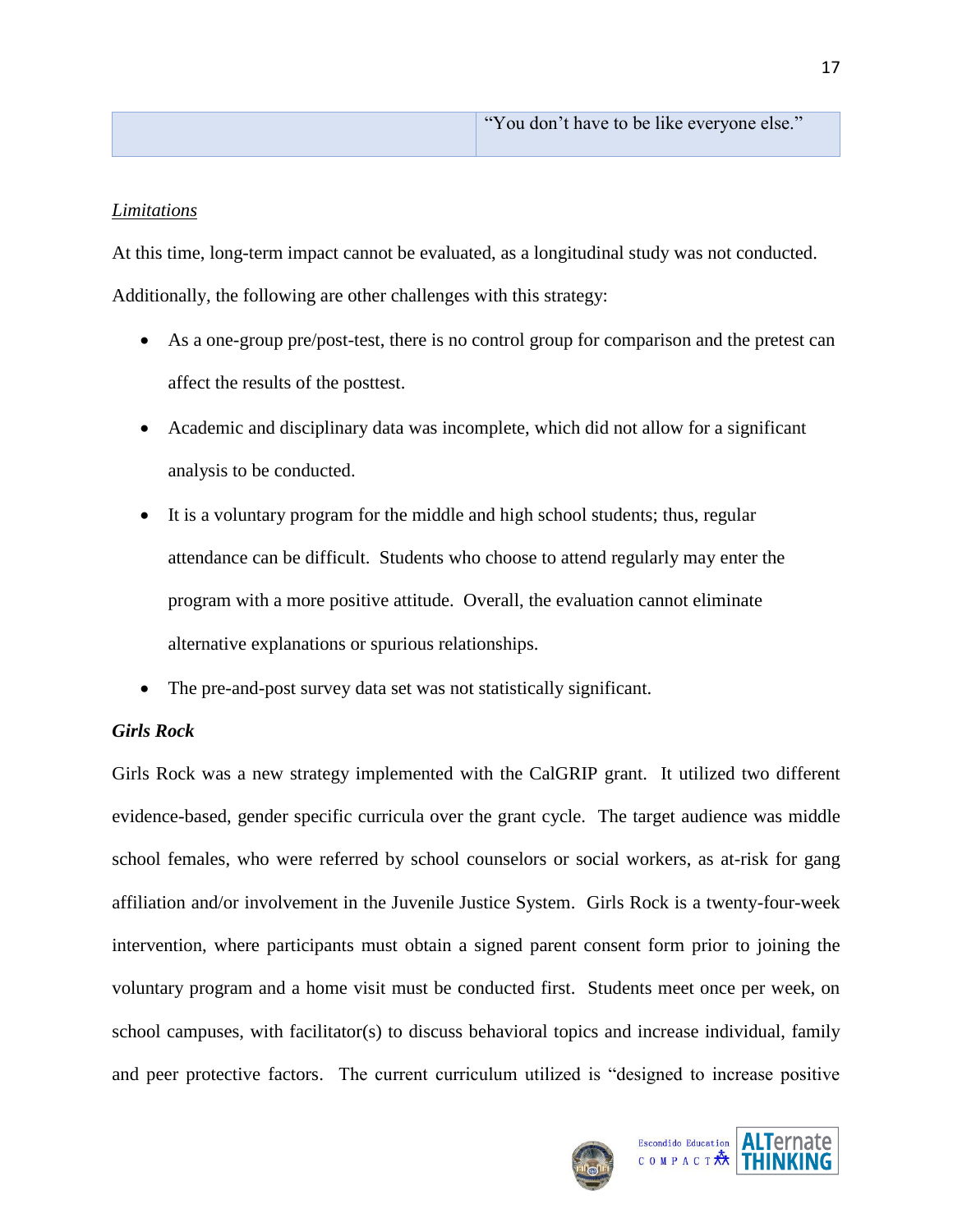connection, personal and collective strengths, and competence in girls" (One Circle Foundation). Facilitators also provide weekly case management and home visits, when necessary. A final component is providing field trip opportunities for the students in order to create positive peer relationships, expose students to prosocial activities and promote connectedness to the community. A unique aspect of the Girls Rock strategy is, when possible, co-facilitation is led by a currently employed, female law enforcement officer and a Hispanic female case manager with a minimum of an undergraduate degree.

One important learning and change that came after the first year of the grant cycle was to implement a new evidence-based curriculum for Girls Rock. Unfortunately, the existing curriculum was not meeting the needs of the students and it was difficult to attract and maintain students in the weekly classes. While a pre-and-post survey was created, and distributed when possible, the results indicated there was no impact. EGRIP made the decision to research, vet, and select a new evidence-based curriculum for the remainder of the grant cycle. For the 2016-2017 and 2017-2018 school year, Girls Rock has utilized the One Circle Foundation's curriculum for weekly group meetings.

One Circle Foundation develops evidence-based curricula for girls and boys. The programs "employ principles of a strengths-based approach, motivational interviewing strategies and have a strong focus on positive youth development." Girls Rock utilized The Girls Circle Model, which is "the first gender-responsive program in the country to demonstrate effectiveness in reducing delinquency for girls. It is now listed on SAMHSA's National Registry of Evidence-based Programs" (One Circle Foundation). One Circle also provided facilitator training, which was a benefit as there was a personnel change to Girls Rock strategy.

#### *Demographics*



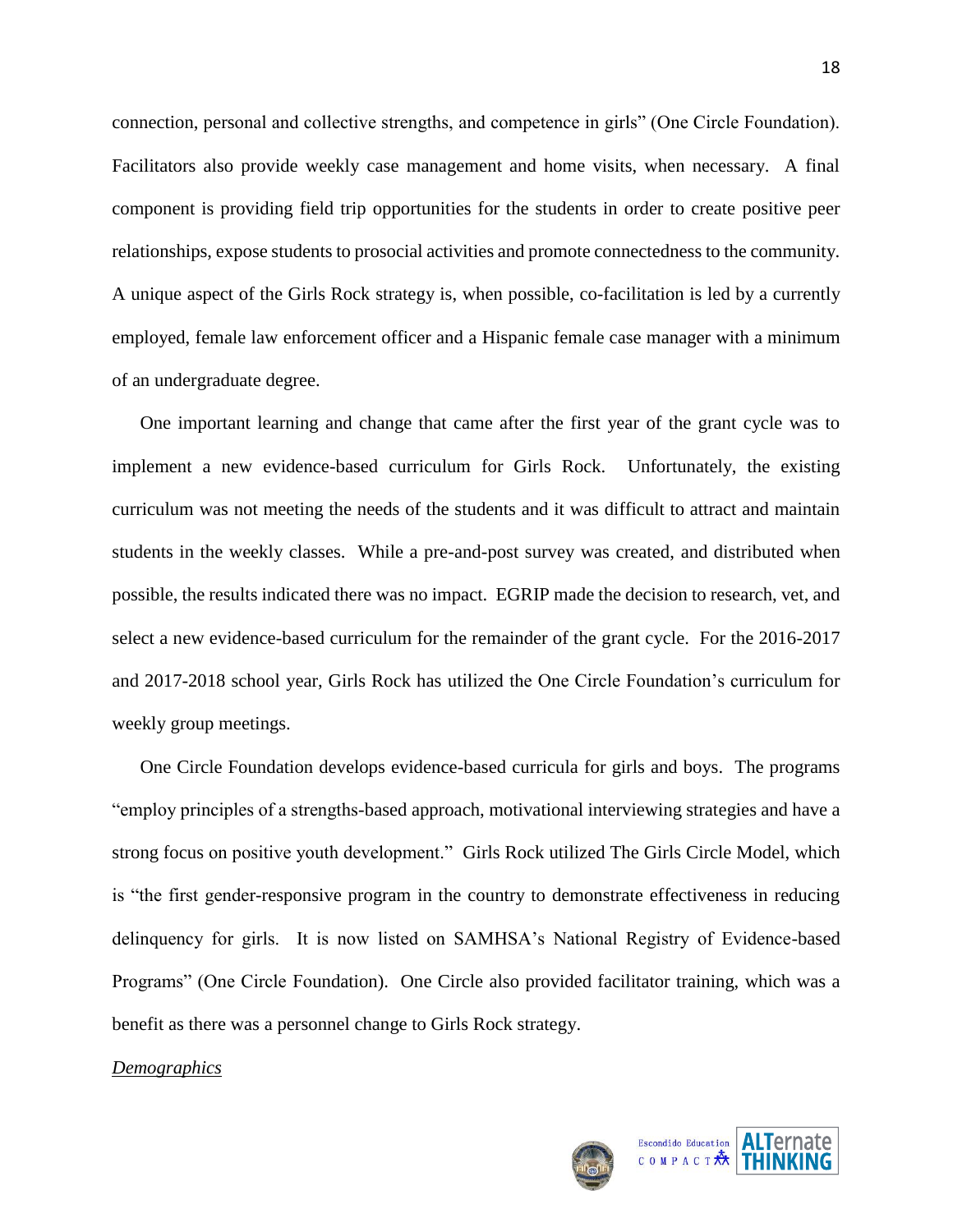## Ethnicity Data



Guardian



Grade Level



*Final Outcome Data and Effectiveness of the Strategy*





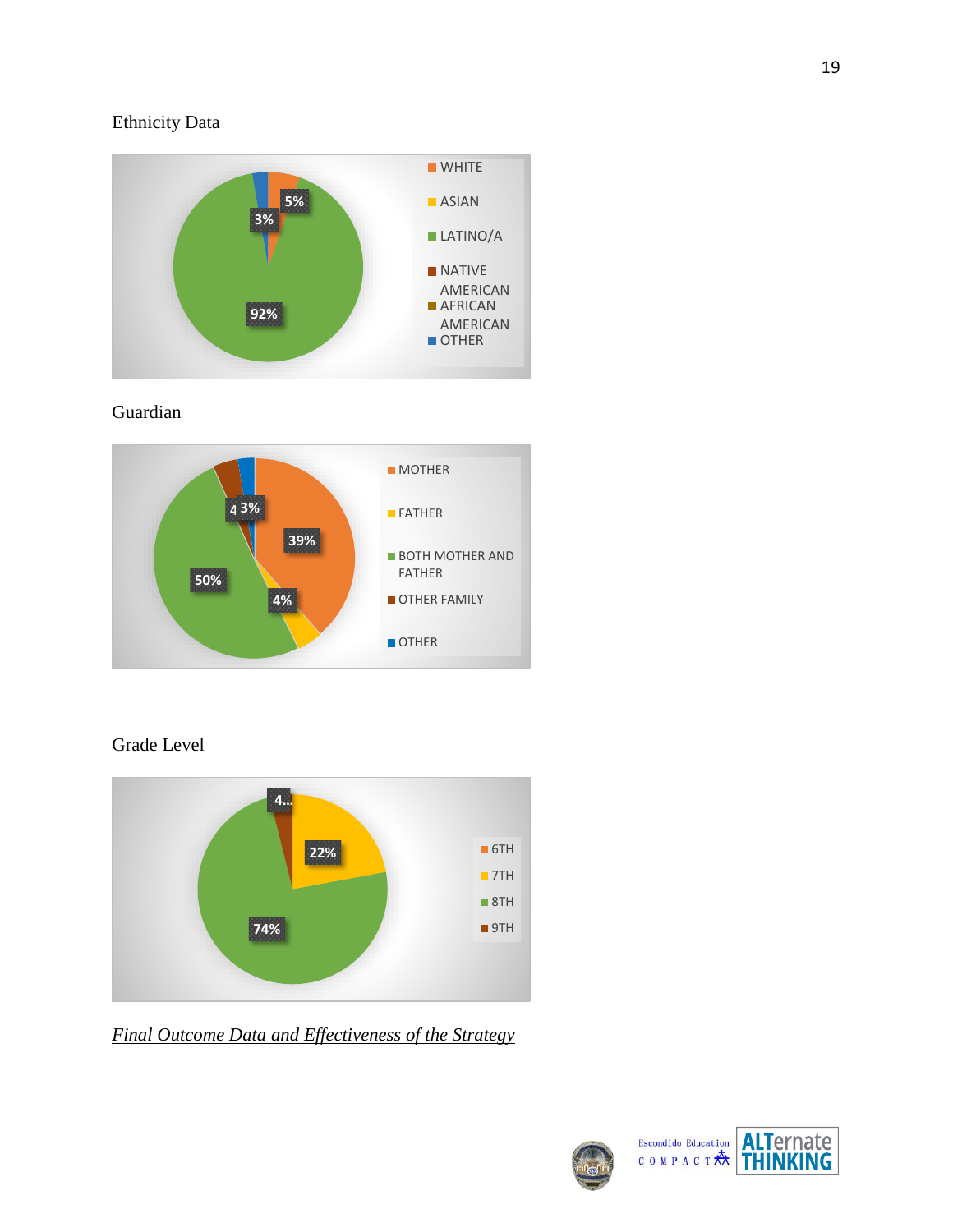Girls Rock did not meet the outcome goal of 125 students completing the Girls Rock program. There were 73 students who completed Girls Rock, which is a 42% decrease in the number of proposed students. However, the measurement tools to evaluate the effectiveness of the strategy, found the quantitative data to be inconsistent and inconclusive. While the qualitative data clearly indicated that the strategy had a positive effect on the student population.

#### *Survey Data*

All 73 students did not complete a pre-and-post surveys, therefore it was difficult to statistically show, that of the girls who attended the program, there was a significant increase in academics, attendance and/or behavior at school. Pre-and-post survey evaluations were included with The Girls Circle curriculum (One Circle Foundation). Survey results only include students who completed a pre-and-post survey. The survey gathered student incoming and outgoing perceptions, beliefs and/or attitudes on the follow areas: 1) Individual Risk Factors; 2) Family Risk Factors; 3) School Risk Factors; 4) Peer Risk Factors. The youth development areas that the survey focused on included: 1) Self-Esteem; 2) Self-Confidence; 3) Locus of Control; 4) Effective Problem Solving; 5) Healthy Risk-taking; 6) Communication skills. The post survey results show that 100% of the students do not drink to get drunk. This was a 6% increase in a positive response from the pre-survey. There was an 8% increase in the number of students who do not smoke tobacco.

Overall results on perceptions, beliefs and/or attitudes were inconsistent and, at times, conflicting. For example, the post-survey showed an 8% increase in the number of students who felt good about their bodies and a 20% increase in the number of students who said having unprotected sex does not apply to them. However, there was a 25% increase in the number of



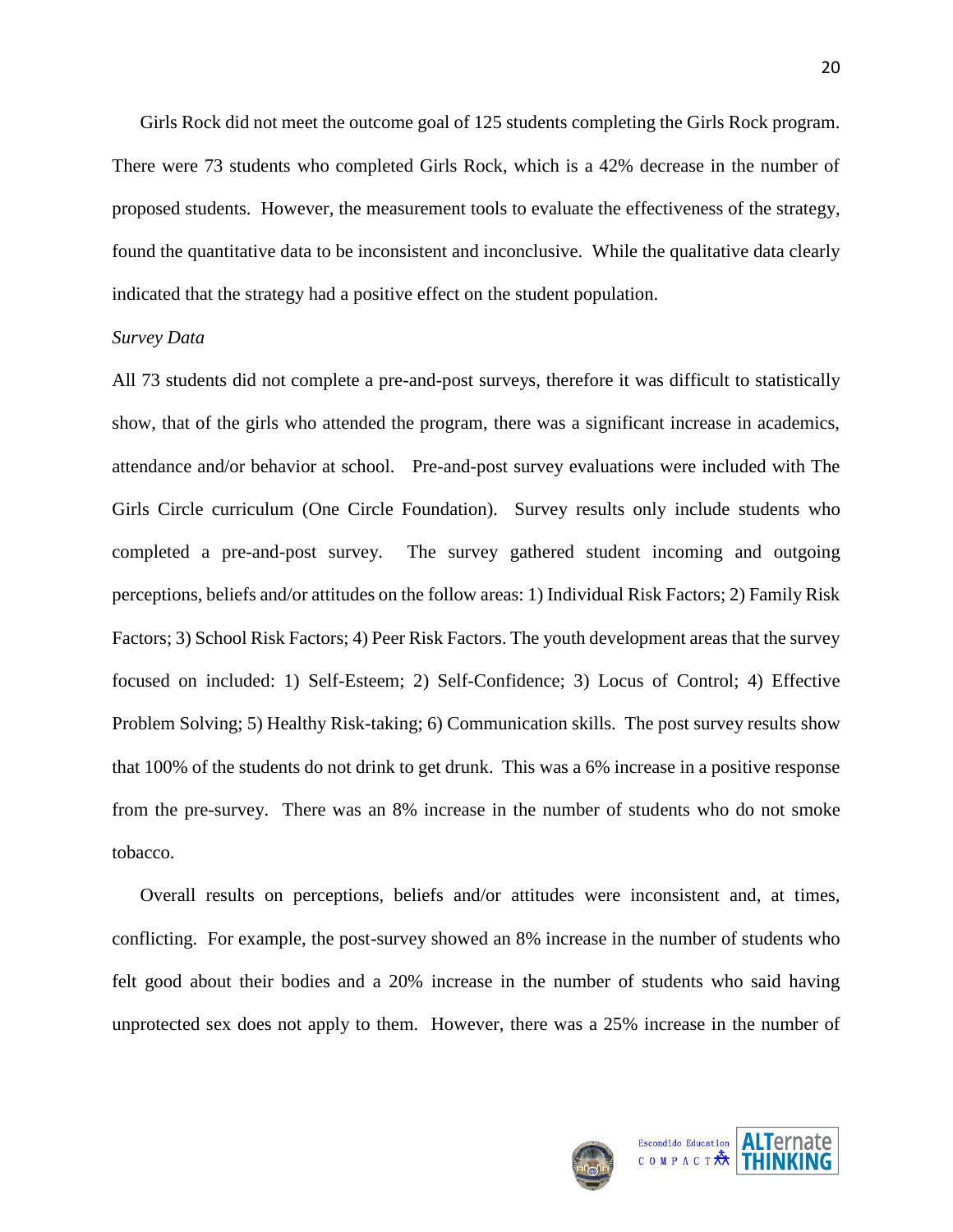students who stated that they hurt their bodies when they are upset. Also, there was a 50% increase in the number of girls who said they don't eat healthy foods.

Survey results that addressed school risk factors, again, showed mixed indicators. There was an increase in the number of students who were expelled compared to the pre-survey. *However, over a 30-day time period, less students were sent to the office and less students missed school when compared to the pre-survey responses. Additionally, academic results show that 70% of the students have increased their GPA score since joining Girls Rock.* 

Effective problem solving and communication skills showed inconsistent results when comparing the pre-and-post surveys. There was a 21% decrease in the number of students who felt they could tell adults what they need and 43% decrease in the belief of solving difficult problems through effort. However, at the same time, there was a 33% increase in the number of students who felt that when they have a problem, they can usually find several solutions. Also, more students responded with an "exactly true" on the post-survey, when asked "if I'm in trouble, I can usually think of a solution."

## *Qualitative Data*

Over the grant cycle, three focus groups and six program observations were conducted with middle school students and the program. Also, written testimonials were collected at the end of the grant cycle*.* Below is a 2016-2017 post-survey response graph. Answers were weighted with 1 = Never True to 4 = Always True*. Students clearly indicated a positive, strong response to the Girls Rock strategy.*

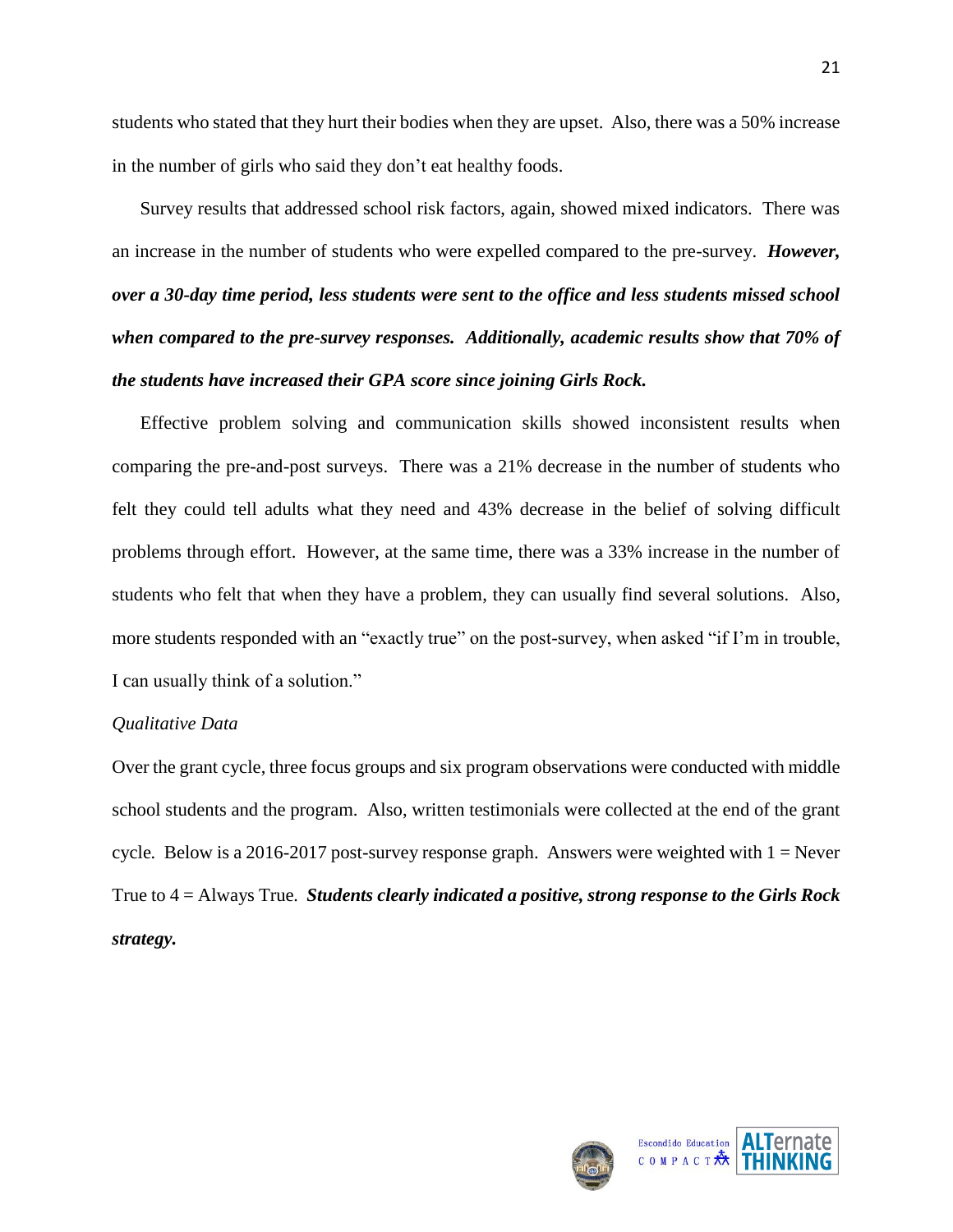

*In the 2017-2018 written testimonies, student responses indicated that the facilitators helped them change their behavior and thoughts and taught them to love who they are as unique people. The qualitative data suggests that the facilitators were strong mentors in the student's lives, which research indicates is a positive indicator for impacting the long-term trajectory of at-risk, disadvantaged youth.* 

The following are specific quotes from participant's testimonials:

- "I learned that there are people that care for you."
- "I've learned to be myself and not let others bring me down."
- "I've learned that I can get through my situations, that they won't always stay bad."
- "I feel more confident."
- "I'm more open about my feelings and I'm a leader now, not a follower."
- "I've learned to respect my body, respect others, be the queen of my own body, do what you think is right and calm yourself down when you get mad."
- "I've learned that I have a voice; I learned that I matter."



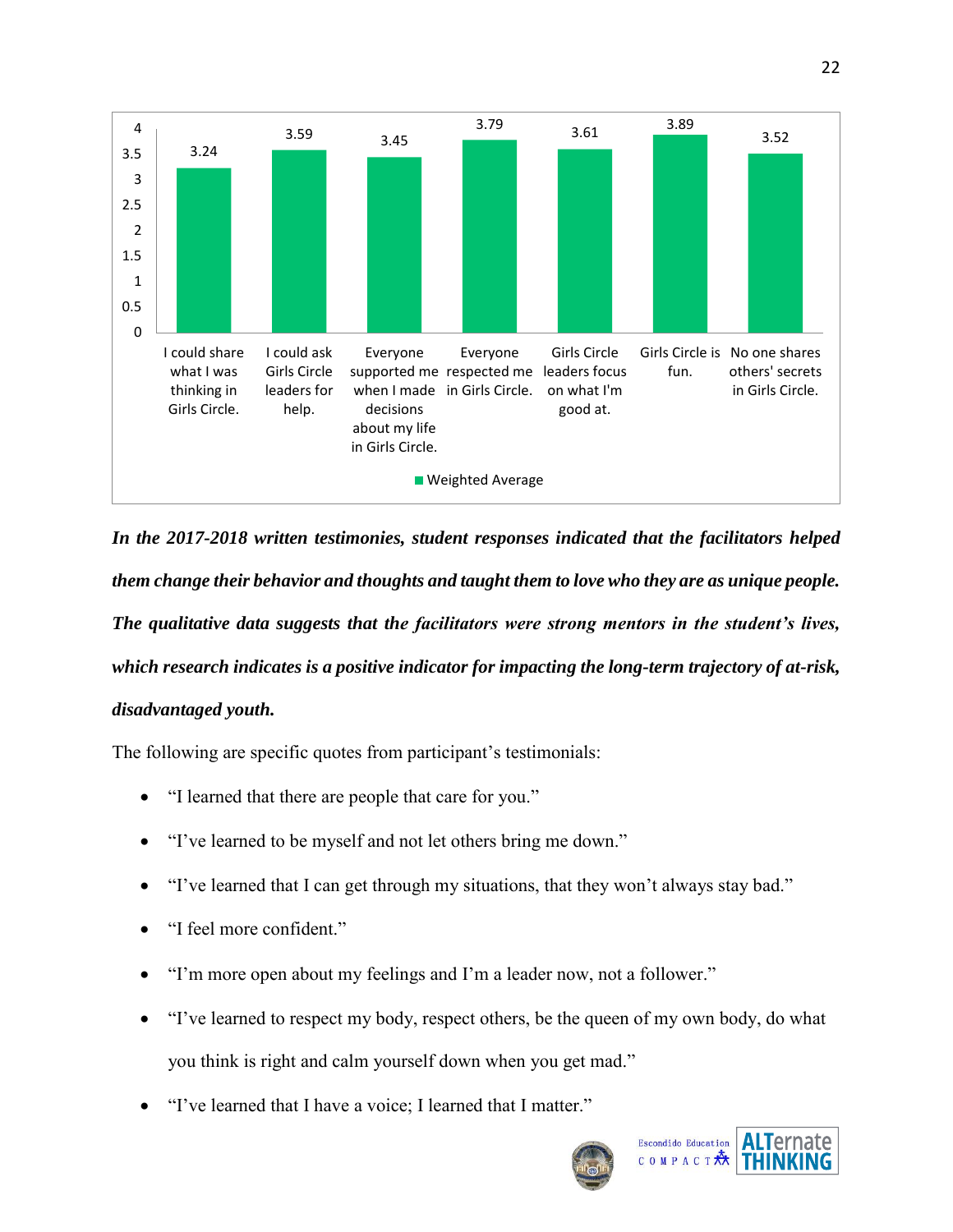#### *Limitations*

At this time, long-term impact cannot be evaluated, as a longitudinal study was not conducted. Additionally, the following are other challenges with this strategy:

- As a one-group pre/post-test, there is no control group for comparison and the pretest can affect the results of the posttest.
- Academic and disciplinary data was incomplete, which did not allow for a significant analysis to be conducted.
- It is a voluntary program for the middle school students; thus, regular attendance can be difficult. Students who choose to attend regularly may enter the program with a more positive attitude. Overall, the evaluation cannot eliminate alternative explanations or spurious relationships.
- The pre-and-post survey data was not statistically significant.

## *Juvenile Diversion Cannabis Abuse Workshop (CAP)*

The CAP strategy utilized an evidence-based curriculum that was offered to juvenile offenders, who participated in a 5-week class using one-on-one mentoring and group sessions. The curriculum used is the following measurements were used to analyze the effectiveness of the program: 1) Pre-and-post drug test; and 2) Post survey to gather participant feedback.

## *Final Outcome*

 There were two outcomes goals identified for the CAP program: 1) 90 juvenile defenders will complete the 5-week program; 2) Of the 90, 80% will demonstrate an increase perception of risk of marijuana. For the grant cycle, 73 juvenile offenders completed the 5-week class or 81%. There were 38 juvenile offenders, who were offered the program, but failed to complete the 5-week



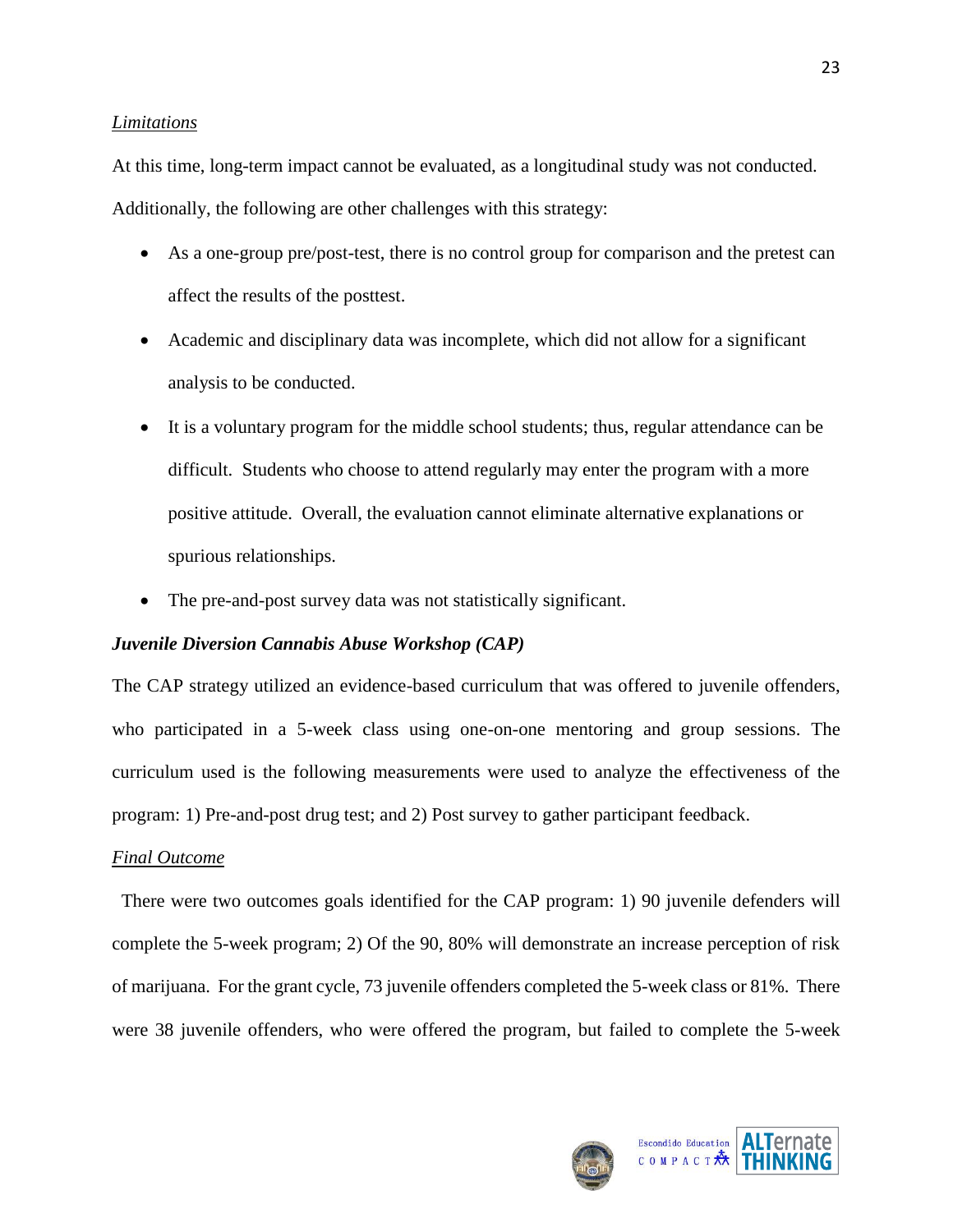classes. Of the 73 juvenile offenders who completed the 5-week class, 78% had a negative drug test after completing the class; 12% had a positive, and 10% who failed to take a second test.

 Based on the curriculum's post feedback survey, 59% found the CAP program helpful in understanding the facts about cannabis and 85% have stayed sober since attending the program. It is difficult to conclude that the program was successful or unsuccessful. It appears that it did not reach its goal of 80% demonstrating an increase perception of risk of marijuana. However, with 85% of juvenile offenders remaining sober, it appears successful.

#### *Community Meetings*

EGRIP successfully met its outcome goal of hosting 12 community meetings during the grant cycle. There were over 2,000 community members who attended the meetings and over 650 hours of service provided to the community by EGRIP. Community meetings were held at various Safety Zone locations, such as a schools or parks. Topics addressed violence in the community, drugs and alcohol education, law enforcement relations, and pro-social activities that families can engage in throughout the local neighborhoods.

#### *Workforce Development*

Outcome = 75% of 75 youthful offenders enrolled will receive a high school diploma (GED), go on to certified training program, post-secondary education or become employed. Over the 3 years, 97 youthful offenders enrolled in the program. While 15 left without completing the program, 82 completed, which means they went on to a certified training program, post-secondary education and/or became employed. This exceeds the outcome. There is strong evidence that programs that integrate multiple interventions are more likely to succeed because they are better able to respond to the different needs of beneficiaries. COMPACT's workforce development program for youthful offenders used this strategy and attributes it to the success of the youth.



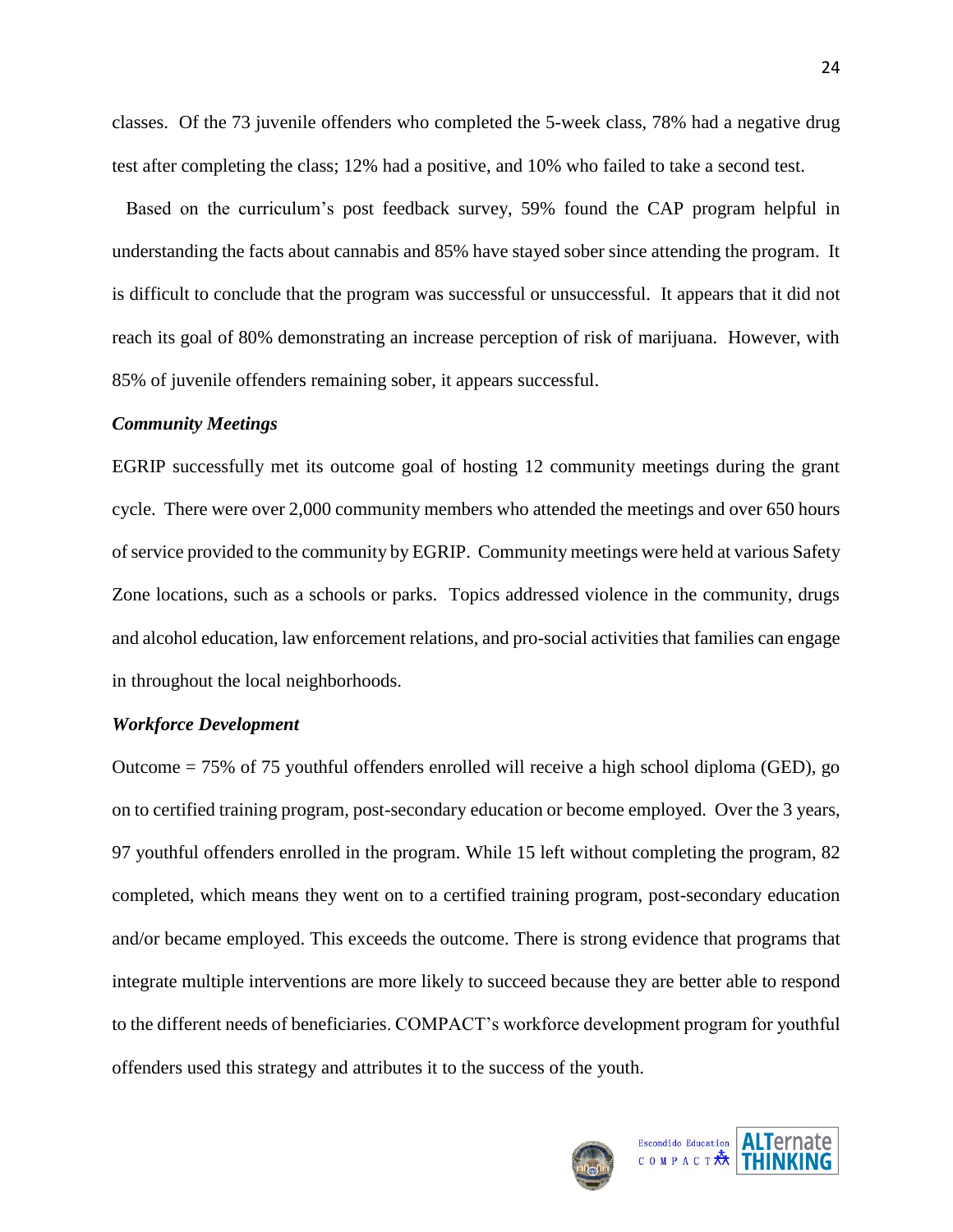## *School-to-Career Services*

Over 7,500 students participated in school-to-career service opportunities during the grant cycle. This exceeded the outcome goal of 1,000. Each middle school hold career days throughout the year. Escondido Education COMPACT organizes the speakers bringing a wide variety of professionals who can speak about not only popular careers, but careers that are categorized as careers of the future. In addition, COMPACT organizes the annual Job Shadow Day, where 100's of high school students spend the day shadowing a career they are interested in. Of the students who participated, 67% reported that their job shadow experience confirmed their career choice, while 12% said they learned that the career was not the one for them. The purpose of the day is to help students explore career ideas and understand the "good, the bad, and the ugly" of a job in their field of interest. Once they finish their job shadow, COMPACT encourages students to find out more about the career or look for a summer job in that field. In the survey, 79% stated they were going to do more research on the career, while 52% intended to begin their career ladder by looking for a summer job in the career path from their job shadow.

#### *Tattoo Removal*

The North County Tattoo Removal Program spent the first year of the grant putting together partners and funding to purchase the laser machine required. Escondido Education COMPACT partners with Neighborhood Healthcare on the program. In 2017, funds were secured from the County of San Diego to purchase the machine. Laser removal treatment services began in April, 2017. During the grant cycle, 9 people enrolled in the program; one of those dropped out of the program because he violated his Probation terms and returned to jail. Of the remaining 8, 100% completed the work readiness training, exceeding the outcome of 80%. In addition, the program



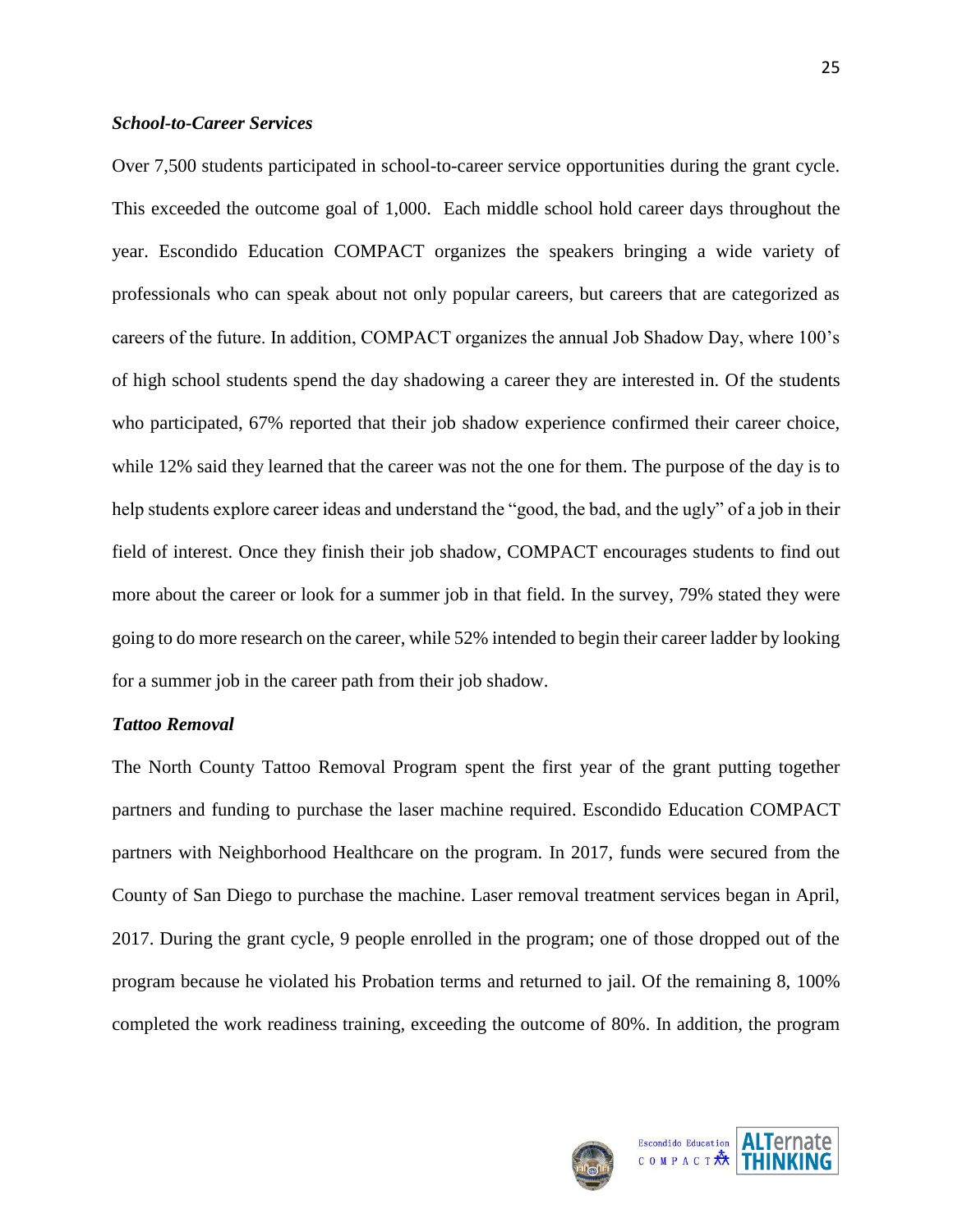has secured the promise of additional funding from the County to purchase a second laser machine when needed to meet the demand.

#### *Suppression Operations*

The EGRIP Initiative completed both regional and local suppression operations. The goal of the regional operations is to work with local law enforcement jurisdictions to keep the most hardened criminals off the street and out of the neighborhoods. Escondido Police conducted a total of 6 regional operations attaining the outcome. The local operations were curfew and truancy sweeps. The truancy sweeps were conducted during school hours and included school partners along with Diversion staff. The focus of these sweeps was to provide intervention services to chronically truant students with the objective of improving their attendance and academics. The curfew sweeps focused on educating juveniles and their parents about the additional risk juveniles have when they are out after curfew. In addition, many of the juveniles arrested for curfew, also had many other risk factors. The Diversion program provided intervention services for them and their families. There were 4 local suppression operations held a year, totaling 12, which met the objective.

#### *In Conclusion*

The EGRIP Task Force has now worked together since 2008. Through those years the Task Force has developed focus areas and objectives. The CalGRIP funding has afforded the Task Force to not only support programs and events, but develop an Evaluation Plan. The Task Force used the data to inform the work, to not only make assumptions that a program worked, or continued to offer a program because it was popular, but really took a hard look at the strategies and if they were really making a difference. While 3 years was really not long enough to conduct a longitudinal study, the Task Force learned a lot. In addition, there was an added barrier of not having a control group for the initiative programs. However, despite these drawbacks, a lot of data